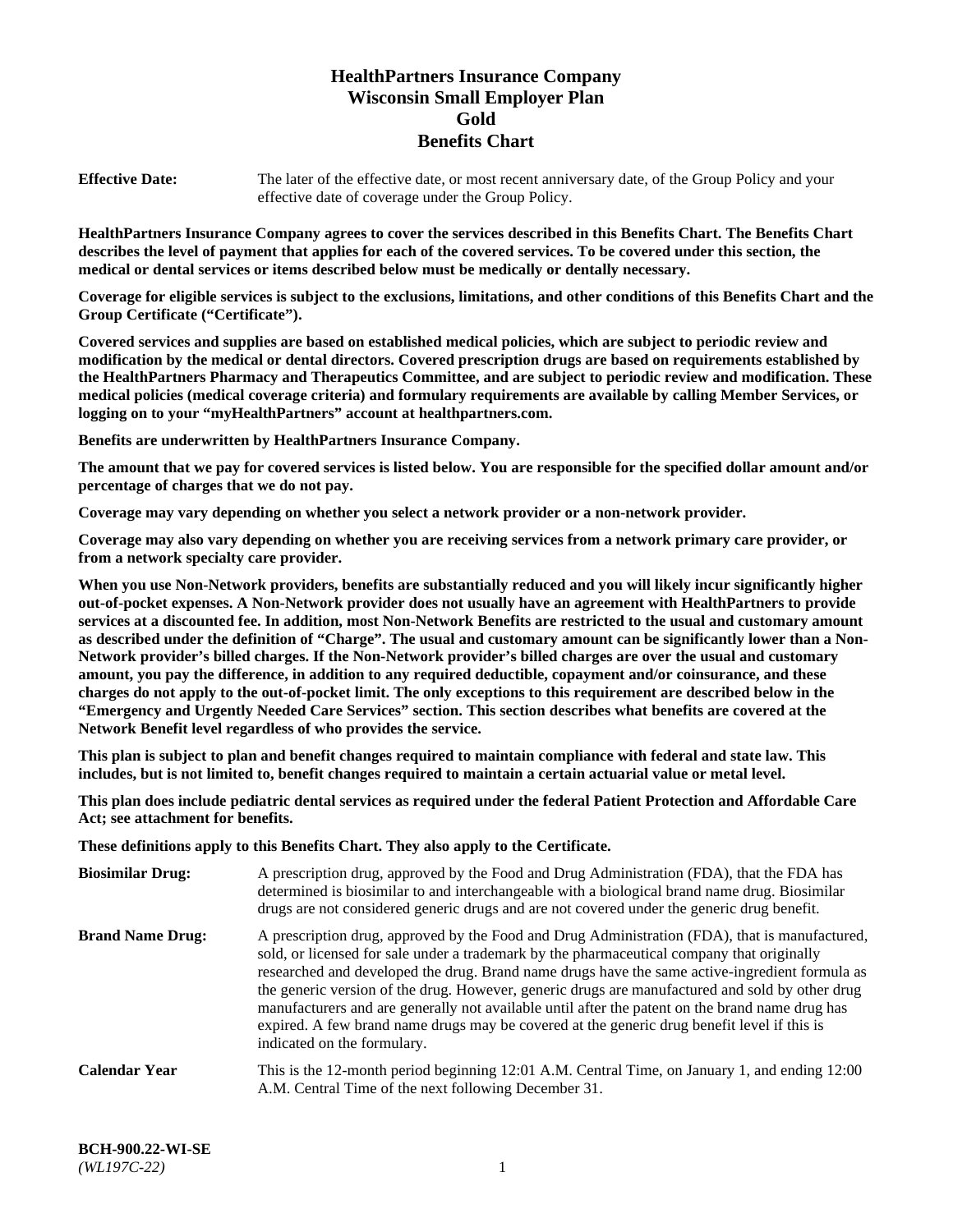| <b>Charge:</b> | For covered services delivered by a network provider, this is the provider's discounted fee for a<br>given medical/surgical service, procedure or item.                                                                                                                                                                                                                                                                                                                                                                                                                                                                                                                                                                 |
|----------------|-------------------------------------------------------------------------------------------------------------------------------------------------------------------------------------------------------------------------------------------------------------------------------------------------------------------------------------------------------------------------------------------------------------------------------------------------------------------------------------------------------------------------------------------------------------------------------------------------------------------------------------------------------------------------------------------------------------------------|
|                | For covered services delivered by non-network providers, a contracted rate may apply if such<br>arrangement is available to HealthPartners.                                                                                                                                                                                                                                                                                                                                                                                                                                                                                                                                                                             |
|                | For the usual and customary charge for covered services delivered by non-network providers, our<br>payment is calculated using one of the following options, depending on availability: 1) a<br>percentage of the Medicare fee schedule; 2) a comparable schedule if the service is not on the<br>Medicare fee schedule; or 3) a commercially reasonable rate for such service if a fee schedule is<br>not available.                                                                                                                                                                                                                                                                                                   |
|                | The usual and customary charge is the maximum amount allowed that we consider in the<br>calculation of the payment of charges incurred for certain covered services. You must pay for any<br>charges above the usual and customary charge, and they do not apply to the out-of-pocket limit.                                                                                                                                                                                                                                                                                                                                                                                                                            |
|                | A charge is incurred for covered ambulatory medical and surgical services, on the date the service<br>or item is provided. A charge is incurred for covered inpatient services, on the date of admission to<br>a hospital. To be covered, a charge must be incurred on or after your effective date and on or<br>before the termination date.                                                                                                                                                                                                                                                                                                                                                                           |
|                | Copayment/Coinsurance: The specified dollar amount, or percentage, of charges incurred for covered services, which we do<br>not pay, but which you must pay, each time you receive certain medical services, procedures or<br>items. Our payment for those covered services or items begins after the copayment or coinsurance<br>is satisfied. Covered services or items requiring a copayment or coinsurance are specified in this<br>Benefits Chart.                                                                                                                                                                                                                                                                 |
|                | For services provided by a network provider:<br>An amount which is listed as a flat dollar copayment is applied to a network provider's discounted<br>charge for a given service. However, if the network provider's discounted charge for a service or<br>item is less than the flat dollar copayment, you will pay the network provider's discounted charge.<br>An amount which is listed as a percentage of charges or coinsurance is based on the network<br>provider's discounted charges, calculated at the time the claim is processed, which may include an<br>agreed upon fee schedule rate for case rate or withhold arrangements.                                                                            |
|                | For services provided by a non-network provider:<br>Any copayment or coinsurance is applied to the lesser of the provider's charges or the usual and<br>customary charge for a service.                                                                                                                                                                                                                                                                                                                                                                                                                                                                                                                                 |
|                | A copayment or coinsurance is due at the time a service is provided, or when billed by the<br>provider. The copayment or coinsurance applicable for a scheduled visit with a HealthPartners<br>network provider will be collected for each visit, late cancellation and failed appointment.                                                                                                                                                                                                                                                                                                                                                                                                                             |
| Deductible:    | The specified dollar amount of charges incurred for covered services, which we do not pay, but an<br>enrollee or a family has to pay first in a calendar year. Our payment for those services or items<br>begins after the deductible is satisfied. For network providers, the amount of the charges that apply<br>to the deductible are based on the network provider's discounted charges, calculated at the time<br>the claim is processed, which may include an agreed upon fee schedule rate for case rate or<br>withhold arrangements. For non-network providers, the amount of charges that apply to the<br>deductible are the lesser of the provider's charges or the usual and customary charge for a service. |
|                | Any amounts paid or reimbursed by a third party, including but not limited to: point of service<br>rebates, manufacturer coupons, manufacturer debits cards or other forms of direct reimbursement<br>to an Insured for a product or service, will not apply toward your deductible, to the extent<br>permitted under state and federal law.                                                                                                                                                                                                                                                                                                                                                                            |
|                | Your plan has an embedded deductible. This means once an Insured meets the individual<br>deductible, the plan begins paying benefits for that person. If two or more members of the family<br>meet the family deductible, the plan begins paying benefits for all members of the family,<br>regardless of whether each Insured has met the individual deductible. However, an Insured may<br>not contribute more than the individual deductible toward the family deductible.                                                                                                                                                                                                                                           |
|                | All services are subject to the deductible unless otherwise indicated below in this Benefits Chart.                                                                                                                                                                                                                                                                                                                                                                                                                                                                                                                                                                                                                     |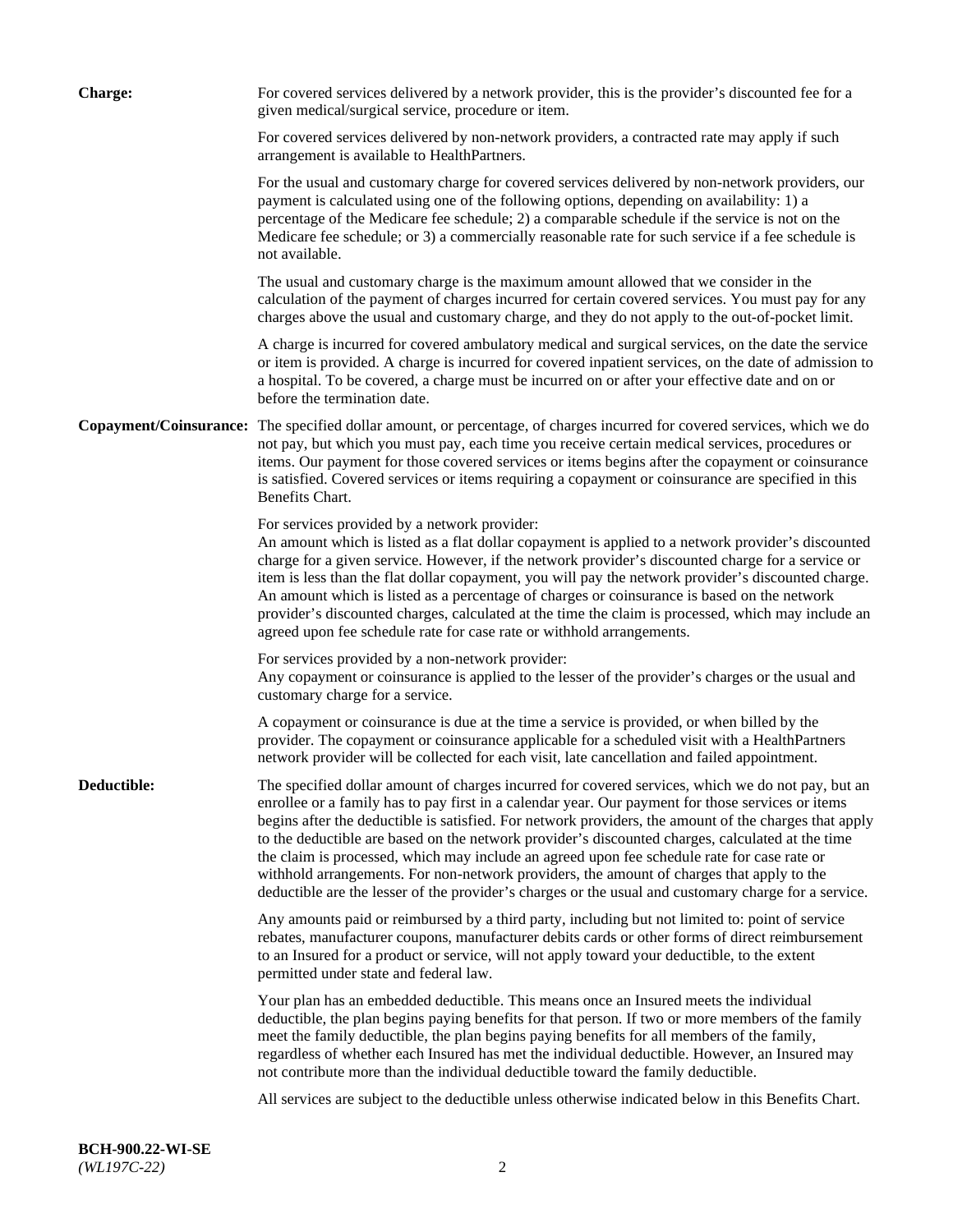| Formulary:                                 | This is a current list, which may be revised from time to time, of prescription drugs, medications,<br>equipment and supplies covered by us as indicated in this Benefits Chart which are covered at the<br>highest benefit level. Some drugs on the formulary may require prior authorization to be covered<br>as formulary drugs. The formulary, and information on drugs that require prior authorization, are<br>available by calling Member Services, or logging on to your "myHealthPartners" account at<br>healthpartners.com. |
|--------------------------------------------|---------------------------------------------------------------------------------------------------------------------------------------------------------------------------------------------------------------------------------------------------------------------------------------------------------------------------------------------------------------------------------------------------------------------------------------------------------------------------------------------------------------------------------------|
| <b>Generic Drug:</b>                       | A prescription drug, approved by the Food and Drug Administration (FDA), that the FDA has<br>determined is comparable to a brand name drug product in dosage form, strength, route of<br>administration, quality, intended use and documented bioequivalence. Generally, generic drugs<br>cost less than brand name drugs. Some brand name drugs may be covered at the generic drug<br>benefit level if this is indicated on the formulary.                                                                                           |
| <b>Lifetime Maximum</b><br><b>Benefit:</b> | The specified coverage limit actually paid by us for services and/or charges incurred by you for any<br>given procedure or diagnosis. Payment of benefits under this Benefits Chart ceases when that lifetime<br>maximum benefit is reached. You have to pay for any subsequent charges.                                                                                                                                                                                                                                              |
| <b>Non-Formulary Drug:</b>                 | This is a prescription drug, approved by the Food and Drug Administration (FDA), that is not on<br>the formulary, is medically necessary and is not investigative or experimental or otherwise<br>excluded under the Certificate.                                                                                                                                                                                                                                                                                                     |
| <b>Out-of-Pocket Expenses:</b>             | You pay the specified copayments/coinsurance and deductibles applicable for particular services,<br>subject to the out-of-pocket limit described below. These amounts are in addition to the monthly<br>premium payments.                                                                                                                                                                                                                                                                                                             |
| <b>Out-of-Pocket Limit:</b>                | You pay the copayments/coinsurance and deductibles for covered services, to the individual or<br>family out-of-pocket limit. Thereafter we cover 100% of the charges incurred for all other covered<br>services, for the rest of the calendar year. You pay amounts greater than the out-of-pocket limit if<br>you exceed any lifetime maximum benefit or any visit or day limits.                                                                                                                                                    |
|                                            | Non-Network Benefits above the usual and customary charge (see definition of charge above) do<br>not apply to the out-of-pocket limit.                                                                                                                                                                                                                                                                                                                                                                                                |
|                                            | Non-Network Benefits for transplant surgery do not apply to the out-of-pocket limit.                                                                                                                                                                                                                                                                                                                                                                                                                                                  |
|                                            | Any amounts paid or reimbursed by a third party, including but not limited to: point of service<br>rebates, manufacturer coupons, manufacturer debit cards or other forms of direct reimbursement to<br>an Insured for a product or service, will not apply as an out-of-pocket expense, to the extent<br>permitted under state and federal law.                                                                                                                                                                                      |
|                                            | You are responsible to keep track of the out-of-pocket expenses. Contact Member Services for<br>assistance in determining the amount paid by the enrollee for specific eligible services received.<br>Claims for reimbursement under the out-of-pocket limit provisions are subject to the same time<br>limits and provisions described under the "Claims Provisions" section of the Certificate.                                                                                                                                     |
| <b>Primary Care Providers:</b>             | These are providers in the following categories: Family Practice, General Practice, Internal<br>Medicine, Pediatrics, Adolescent Medicine, Adult Medicine and Geriatrics.                                                                                                                                                                                                                                                                                                                                                             |
|                                            | Specialty Care Providers: These are providers who are not in the following categories: Family Practice, General Practice,<br>Internal Medicine, Pediatrics, Adolescent Medicine, Adult Medicine and Geriatrics.                                                                                                                                                                                                                                                                                                                       |
| <b>Specialty Drug List:</b>                | This is a current list, which may be revised from time to time, of prescription drugs, medications,<br>equipment and supplies, which are typically bio-pharmaceuticals. The purpose of a specialty drug<br>list is to facilitate enhanced monitoring of complex therapies used to treat specific conditions.<br>Specialty drugs are covered by us as indicated in this Benefits Chart. The specialty drug list is<br>available by calling Member Services, or logging on to your "myHealthPartners" account at<br>healthpartners.com. |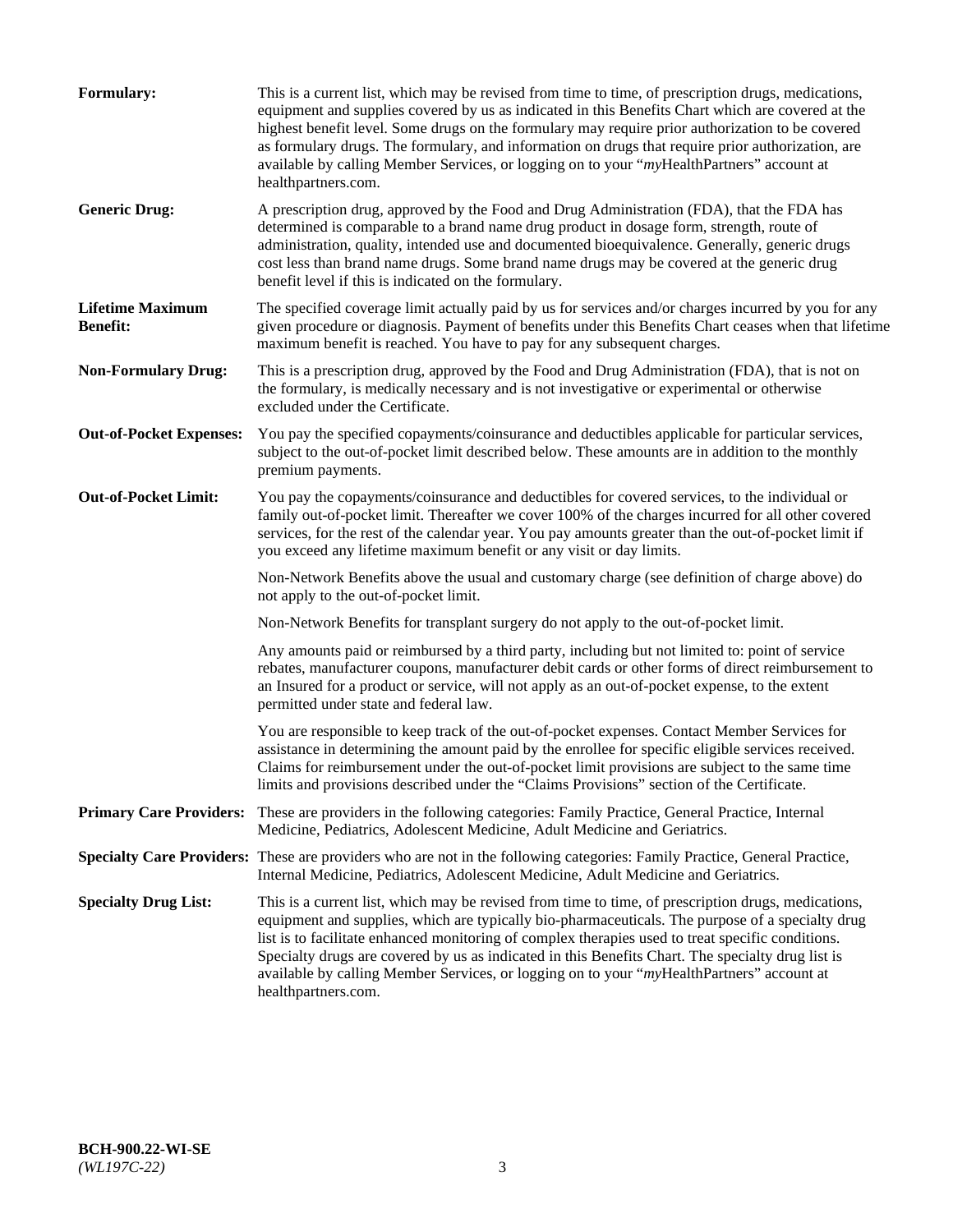### **DEDUCTIBLES AND OUT-OF-POCKET LIMITS**

### **Individual calendar year deductible**

| <b>Network Benefits</b> | <b>Non-Network Benefits</b> |
|-------------------------|-----------------------------|
| None.                   | \$10,000                    |

### **Family calendar year deductible**

| <b>Network Benefits</b> | Non-Network Benefits |
|-------------------------|----------------------|
| None.                   | \$20,000             |

Your plan has an embedded deductible. This means once an Insured meets the individual deductible, the plan begins paying benefits for that person. If two or more members of the family meet the family deductible, the plan begins paying benefits for all members of the family, regardless of whether each Insured has met the individual deductible. However, an Insured may not contribute more than the individual deductible toward the family deductible.

Any amounts paid or reimbursed by a third party, including but not limited to: point of service rebates, manufacturer coupons, manufacturer debits cards or other forms of direct reimbursement to an Insured for a product or service, will not apply toward your deductible, to the extent permitted under state and federal law.

### **Individual calendar year out-of-pocket limit**

| <b>Network Benefits</b> | <b>Non-Network Benefits</b> |
|-------------------------|-----------------------------|
| \$6,200                 | \$30,000                    |

### **Family calendar year out-of-pocket limit**

| <b>Network Benefits</b> | <b>Non-Network Benefits</b> |
|-------------------------|-----------------------------|
| \$12,400                | \$60,000                    |

Separate Out-of-Pocket Limits must be satisfied under Network Benefits and Non-Network Benefits.

Non-Network Benefits above the usual and customary charge will not apply to the individual or family Out-of-Pocket Limit.

Non-Network Benefits for transplant surgery do not apply to the Out-of-Pocket Limit.

Any amounts paid or reimbursed by a third party, including but not limited to: point of service rebates, manufacturer coupons, manufacturer debit cards or other forms of direct reimbursement to an Insured for a product or service, will not apply as an out-of-pocket expense, to the extent permitted under state and federal law.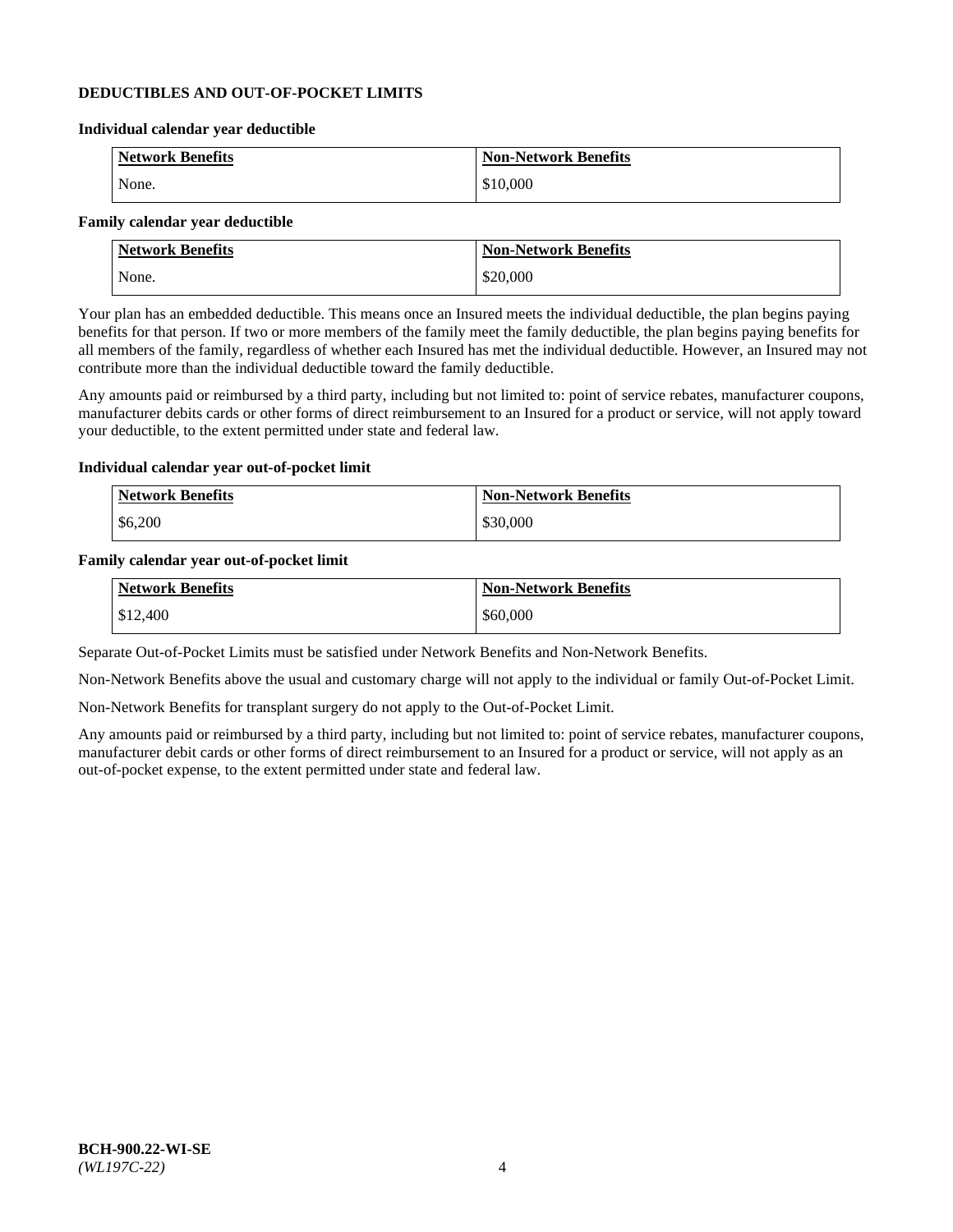# **AMBULANCE AND MEDICAL TRANSPORTATION**

### **Covered Services:**

We cover ambulance and medical transportation for medical emergencies.

We also cover medically necessary, non-emergency transportation if it meets our medical coverage criteria. Covered services and supplies are based on established medical policies, which are subject to periodic review and modification by the medical directors. These medical policies (medical coverage criteria) and applicable prior authorization requirements are available by calling Member Services, or logging on to your "*my*HealthPartners" account a[t healthpartners.com.](https://www.healthpartners.com/hp/index.html)

| Network Benefits                                                  | <b>Non-Network Benefits</b> |
|-------------------------------------------------------------------|-----------------------------|
| 100% of the charges incurred, subject to a<br>copayment of \$500. | See Network Benefits.       |

### **Not Covered:**

See "Services Not Covered" in the Certificate.

## **AUTISM SERVICES**

### **Covered Services:**

We cover prior authorized evidence-based intensive-level and nonintensive-level treatment of autism spectrum disorders (autism disorder, Asperger's syndrome or pervasive development disorder not otherwise specified).

Covered services are based on established medical policies, which are subject to periodic review and modification by the medical directors. These medical policies (medical coverage criteria) are available by calling Member Services, or logging on to your "*my*HealthPartners" account at [healthpartners.com.](https://www.healthpartners.com/hp/index.html)

Your network provider will coordinate the prior authorization process for any autism treatment services. You may call Member Services at 952-883-5000 or toll-free at 855-813-3888 if you have any questions or concerns regarding the authorization process.

Please call Member Services at 952-883-5000 or toll-free at 855-813-3888 to request authorization for autism treatment services from a non-network provider.

**Intensive-level services** for children diagnosed with autism spectrum disorders. Intensive-level services must begin on or after 2 years of age and end before 9 years of age. Intensive-level services, on average, are services provided for more than 20 hours of treatment per week. (The average number of hours a week is calculated over a six-month period.)

| <b>Network Benefits</b>                                                                                                | <b>Non-Network Benefits</b>                                              |
|------------------------------------------------------------------------------------------------------------------------|--------------------------------------------------------------------------|
| 100% of the charges incurred, subject to a<br>copayment of \$30 per visit.<br>Limited to 240 visits per calendar year. | 50% of the charges incurred.<br>Limited to 240 visits per calendar year. |
|                                                                                                                        |                                                                          |

The maximum number of visits is combined for Network Benefits and Non-Network Benefits. Visit limits are based on the minimum coverage amounts available at the time of publication. Additional visits may be available if required due to revised minimum coverage amounts being issued by the Office of the Commissioner of Insurance. See our medical coverage criteria for current visit limits.

### **Intensive-level services lifetime maximum benefit**

| <b>Network Benefits</b>                                              | <b>Non-Network Benefits</b>                                          |
|----------------------------------------------------------------------|----------------------------------------------------------------------|
| 4 years of cumulative services under this plan or any<br>other plan. | 4 years of cumulative services under this plan or any<br>other plan. |

The Lifetime Maximum Benefit is combined for Network Benefits and Non-Network Benefits.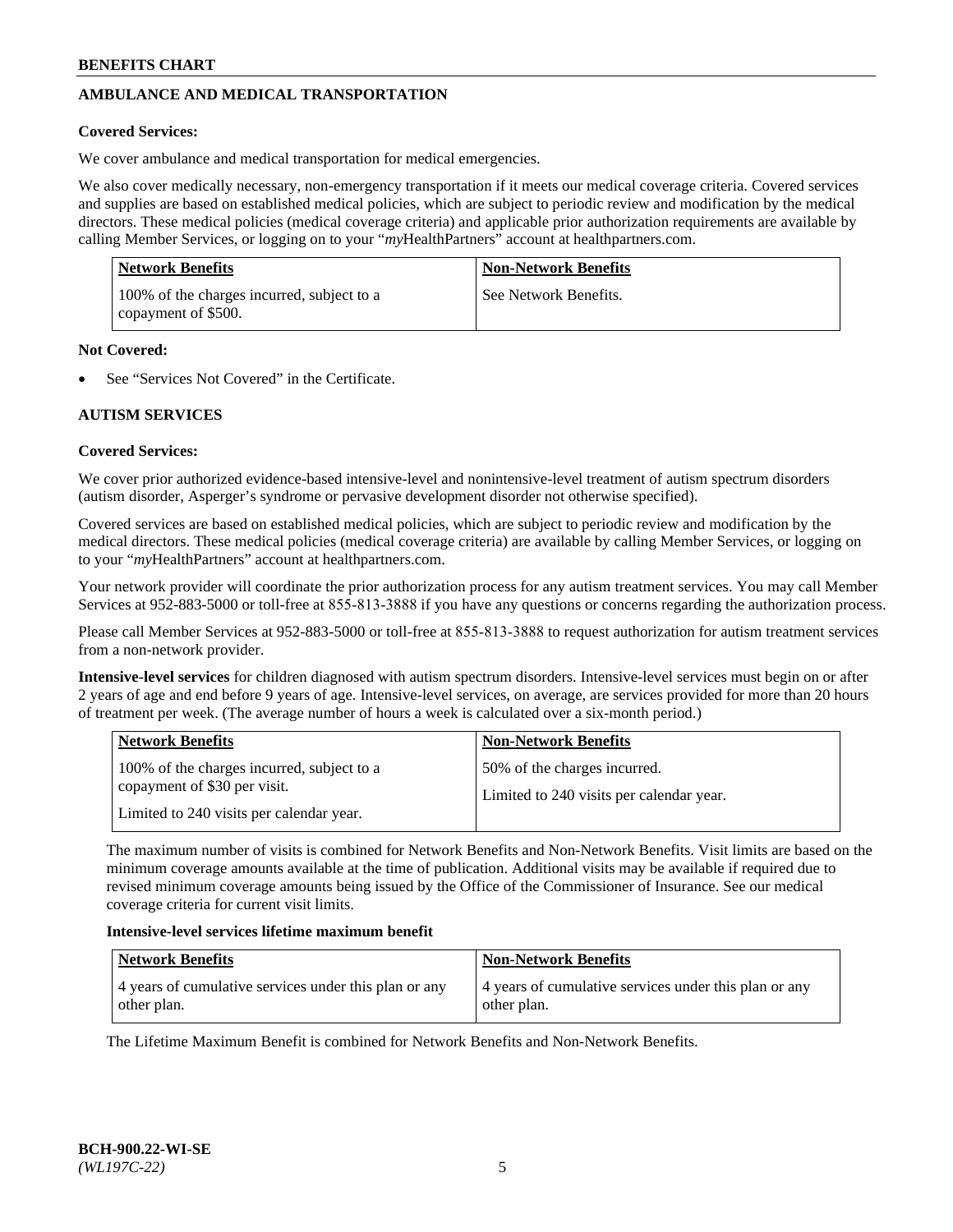### **Nonintensive-level services** for Insureds diagnosed with autism spectrum disorders

| Network Benefits                                                           | <b>Non-Network Benefits</b>                                              |
|----------------------------------------------------------------------------|--------------------------------------------------------------------------|
| 100% of the charges incurred, subject to a<br>copayment of \$30 per visit. | 50% of the charges incurred.<br>Limited to 120 visits per calendar year. |
| Limited to 120 visits per calendar year.                                   |                                                                          |

The maximum number of visits is combined for Network Benefits and Non-Network Benefits. Visit limits are based on the minimum coverage amounts available at the time of publication. Additional visits may be available if required due to revised minimum coverage amounts being issued by the Office of the Commissioner of Insurance. See our medical coverage criteria for current visit limits.

### **Not Covered:**

See "Services Not Covered" in the Certificate.

## **BEHAVIORAL HEALTH SERVICES**

## **Covered Services:**

Covered services are based on established medical policies, which are subject to periodic review and modification by the medical directors. These medical policies (medical coverage criteria) are available by calling Member Services, or logging on to your "*my*HealthPartners" account at [healthpartners.com.](https://www.healthpartners.com/hp/index.html)

**Transitional treatment services:** These are services for the treatment of nervous or mental disorders and substance use disorders which are provided to an Insured in a less restrictive manner than are inpatient hospital services but in a more intensive manner than are outpatient services. Transitional treatment services are services offered by a provider, and certified by the Wisconsin Department of Health Services for each of the following (except the last bulleted item):

- Mental health services for covered adults in a day treatment program.
- Mental health services for covered children in a day hospital treatment program.
- Services for persons with chronic mental illness provided through a community support program.
- Residential treatment programs for covered persons with substance use disorder.
- Substance use disorder services in a day treatment program.
- Services for persons who are experiencing a mental health crisis or who are in a situation likely to turn into a mental health crisis if support is not provided.
- Intensive outpatient programs for the treatment of psychoactive substance use disorders provided in accordance with the patient placement criteria of the American Society of Addiction Medicine.

### **Mental health services**

We cover services for mental health diagnoses as described in the Diagnostic and Statistical Manual of Mental Disorders – Fifth Edition (DSM 5) (most recent edition).

We provide coverage for mental health treatment ordered by a Wisconsin court under a valid court order that is issued on the basis of a behavioral care evaluation performed by a licensed psychiatrist or doctoral level licensed psychologist, which includes a diagnosis and an individual treatment plan for care in the most appropriate, least restrictive environment. We must be given a copy of the court order and the behavioral care evaluation, and the service must be a covered benefit under this plan, and the service must be provided by a network provider, or other provider as required by law.

**Outpatient services:** We cover medically necessary outpatient professional mental health services for evaluation, crisis intervention, and treatment of mental health disorders.

A comprehensive diagnostic assessment will be used as the basis for a determination by a mental health professional, concerning the appropriate treatment and the extent of services required.

Outpatient services we cover for a diagnosed mental health condition include the following:

- Individual, group, family and multi-family therapy.
- Medication management provided by a physician, certified nurse practitioner, or physician's assistant.
- Psychological testing services for the purposes of determining the differential diagnoses and treatment planning for patients currently receiving behavioral health services.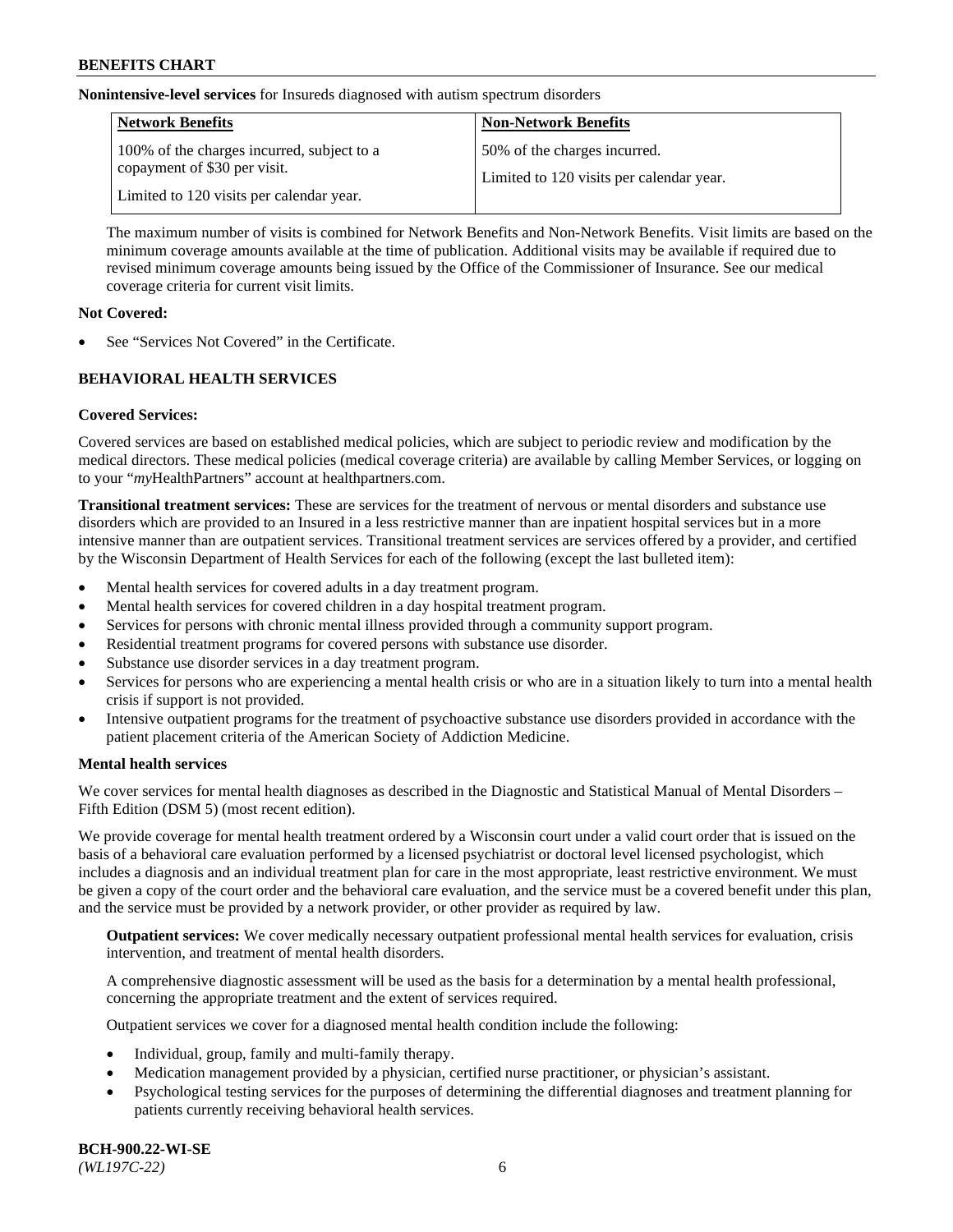- Partial hospitalization services in a licensed hospital or community mental health center.
- Psychotherapy and nursing services provided in the home if authorized by us.
- Treatment for gender dysphoria.

| <b>Network Benefits</b>                                                                                                               | <b>Non-Network Benefits</b>  |
|---------------------------------------------------------------------------------------------------------------------------------------|------------------------------|
| 100% of the charges incurred, subject to a<br>copayment of \$30 per visit.                                                            | 50% of the charges incurred. |
| For family therapy, only one copayment will be<br>charged, regardless of the number of Insureds primarily<br>involved in the therapy. |                              |

### **Group therapy**

| Network Benefits                                                           | <b>Non-Network Benefits</b>  |
|----------------------------------------------------------------------------|------------------------------|
| 100% of the charges incurred, subject to a<br>copayment of \$15 per visit. | 50% of the charges incurred. |

**Inpatient services, including mental health residential treatment services:** We cover the following:

- Medically necessary inpatient services in a hospital and professional services for treatment of mental health disorders. Medical stabilization is covered under inpatient hospital services in the "Hospital and Skilled Nursing Facility Services" section.
- Medically necessary mental health residential treatment services. This care must be authorized by us and provided by a hospital or residential behavioral health treatment facility licensed by the local state or Department of Health and Human Services. Services not covered under this benefit include halfway houses, group homes, extended care facilities, shelter services, correctional services, detention services, transitional services, group residential services, foster care services and wilderness programs.

| <b>Network Benefits</b>                                                                                                                                                             | <b>Non-Network Benefits</b>  |
|-------------------------------------------------------------------------------------------------------------------------------------------------------------------------------------|------------------------------|
| 100% of the charges incurred, subject to a copayment<br>of \$2,000 per day for the first three days of admission.<br>Then services will be paid at 100% of the charges<br>incurred. | 50% of the charges incurred. |

**Transitional treatment services:** We cover transitional treatment services described above for treatment of mental and nervous disorders.

| Network Benefits                                                           | <b>Non-Network Benefits</b>  |
|----------------------------------------------------------------------------|------------------------------|
| 100% of the charges incurred, subject to a<br>copayment of \$30 per visit. | 50% of the charges incurred. |

# **Substance use disorder treatment services**

We cover medically necessary services for assessments by a licensed alcohol and drug counselor and treatment of substance use disorders as defined in the latest edition of the DSM 5.

**Outpatient services:** We cover medically necessary outpatient professional services for diagnosis and treatment of substance use disorders. Substance use disorder treatment services must be provided by a program licensed by the local Department of Health Services.Outpatient services we cover for a diagnosed substance use disorder include the following:

- Individual, group, family, and multi-family therapy provided in an office setting.
- Opiate replacement therapy including methadone and buprenorphine treatment.

| <b>Network Benefits</b>                                                    | <b>Non-Network Benefits</b>  |
|----------------------------------------------------------------------------|------------------------------|
| 100% of the charges incurred, subject to a<br>copayment of \$30 per visit. | 50% of the charges incurred. |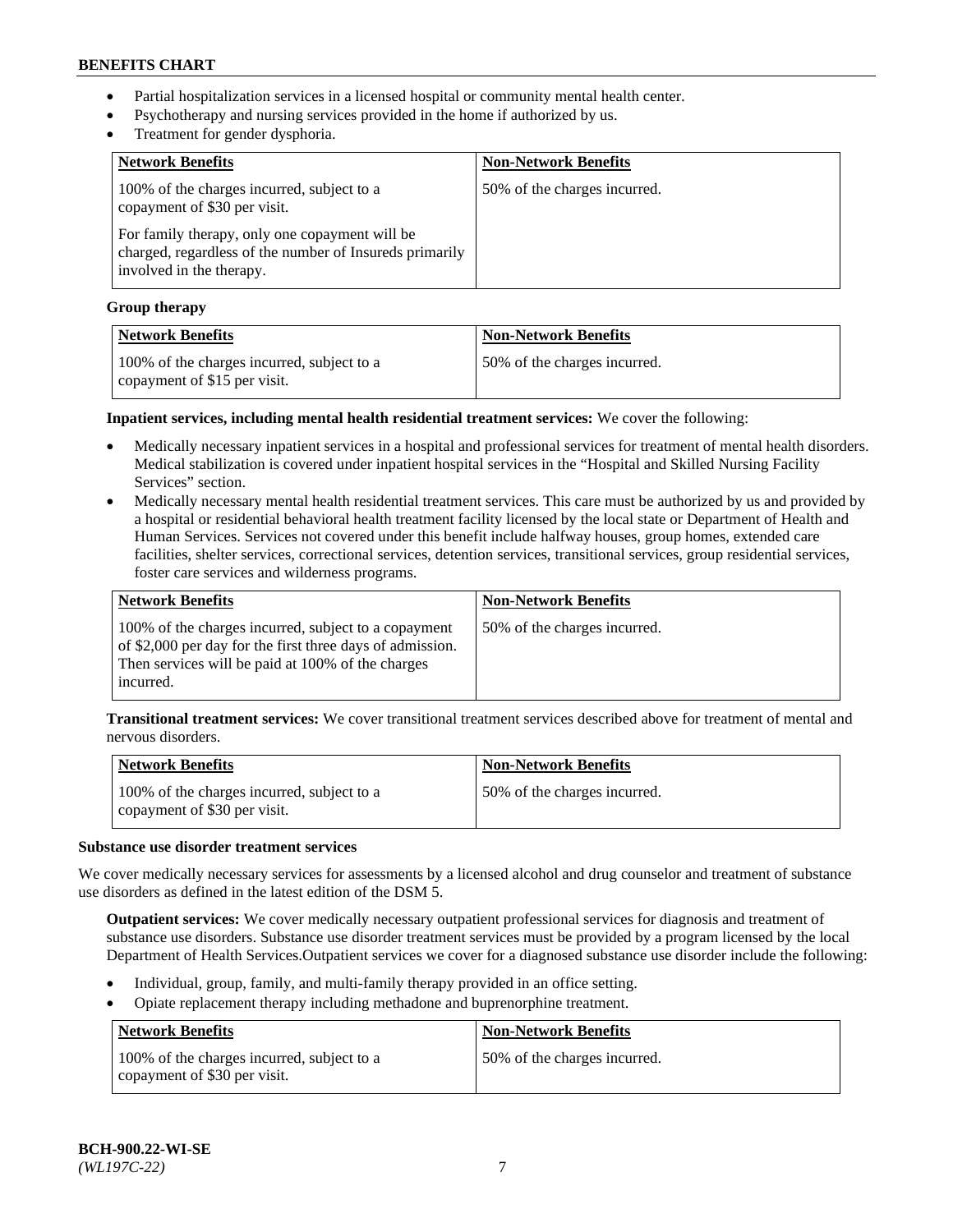**Inpatient services:** We cover the following:

- Medically necessary inpatient services in a hospital or a licensed residential primary treatment center.
- Services provided in a hospital that is licensed by the local state and accredited by Medicare.
- Detoxification services in a hospital or community detoxification facility if it is licensed by the local Department of Health Services.

| <b>Network Benefits</b>                                                                                                                                                             | <b>Non-Network Benefits</b>  |
|-------------------------------------------------------------------------------------------------------------------------------------------------------------------------------------|------------------------------|
| 100% of the charges incurred, subject to a<br>copayment of \$2,000 per day for the first three days of<br>admission. Then services will be paid at 100% of the<br>charges incurred. | 50% of the charges incurred. |

**Transitional treatment services:** We cover transitional treatment services described above for treatment of substance use disorders.

| Network Benefits                                                           | <b>Non-Network Benefits</b>  |
|----------------------------------------------------------------------------|------------------------------|
| 100% of the charges incurred, subject to a<br>copayment of \$30 per visit. | 50% of the charges incurred. |

**Out-of-area services for Wisconsin students:** If a dependent child is a student in a school located in Wisconsin, but outside of our service area, we cover mental health and substance use disorder services as required under Wisconsin Statute 609.655.

- The student may have a clinical assessment from a local, non-network mental health or substance use disorder treatment provider at the network benefit level when prior authorized by us.
- If outpatient services are recommended in the clinical assessment, five outpatient visits from a non-network provider will be covered at the network benefit level.
- Our Medical Director will determine the need for continuing treatment by the non-network provider; additional visits may be approved.
- Coverage for the outpatient services will not be provided if the recommended treatment would keep the student from attending school on a regular basis or if the student is no longer attending the school full-time.

This benefit is subject to the limitations shown in this "Behavioral Health Services" section.

| <b>Network Benefits</b>                                                    | <b>Non-Network Benefits</b> |
|----------------------------------------------------------------------------|-----------------------------|
| 100% of the charges incurred, subject to a<br>copayment of \$30 per visit. | Not applicable.             |

A dependent child enrolled in a school outside of the state of Wisconsin is not eligible for this benefit.

## **Not Covered:**

See "Services Not Covered" in the Certificate.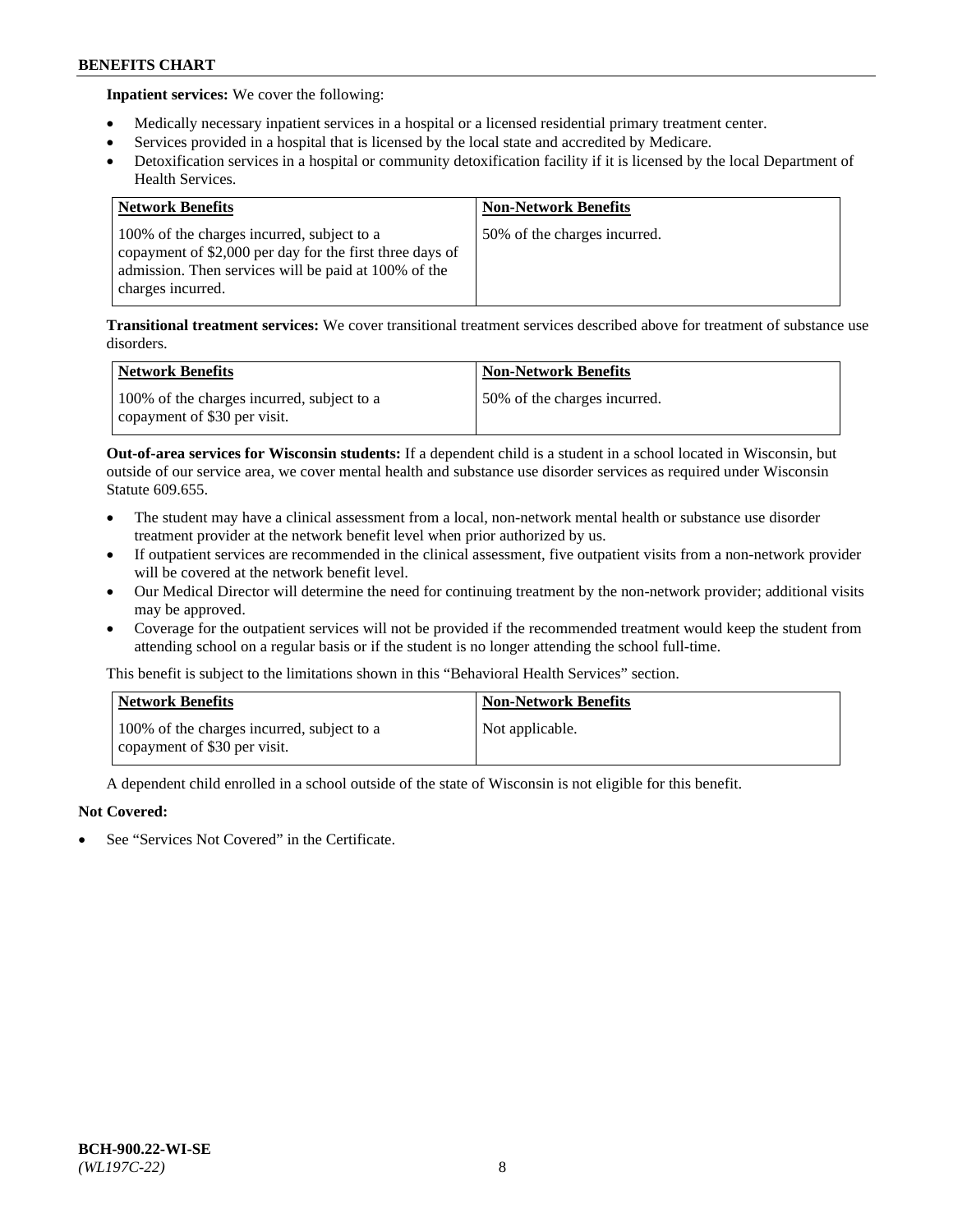# **CHIROPRACTIC SERVICES**

## **Covered Services:**

We cover chiropractic services for rehabilitative care. Chiropractic services are adjustments to any abnormal articulations of the human body, especially those of the spinal column, for the purpose of giving freedom of action to impinged nerves that may cause pain or deranged function.

Massage therapy which is performed in conjunction with other treatment/modalities by a chiropractor, is part of a prescribed treatment plan and is not billed separately is covered.

| Network Benefits                                                           | <b>Non-Network Benefits</b>  |
|----------------------------------------------------------------------------|------------------------------|
| 100% of the charges incurred, subject to a<br>copayment of \$60 per visit. | 50% of the charges incurred. |

# **Not Covered:**

- Massage therapy for the purpose of comfort or convenience of the Insured.
- See "Services Not Covered" in the Certificate.

# **CLINICAL TRIALS**

# **Covered Services:**

We cover certain routine services if you participate in a Phase I, Phase II, Phase III or Phase IV approved clinical trial that is conducted in relation to the prevention, detection, or treatment of cancer or other life-threatening disease or condition as defined in the Affordable Care Act. Approved clinical trials include (1) federally funded trials when the study or investigation is approved or funded by any of the federal agencies defined in the Public Health Services Act, section 2709 (d) (1) (A); (2) the study or investigation is conducted under an investigational new drug application reviewed by the Food and Drug Administration; and (3) the study or investigation is a drug trial that is exempt from having such an investigational new drug application. We cover routine patient costs for services that would be eligible under the Certificate and this Benefits Chart if the service were provided outside of a clinical trial.

| <b>Network Benefits</b>                                                                                                                                                                                 | <b>Non-Network Benefits</b>                                                                                                                                                                          |
|---------------------------------------------------------------------------------------------------------------------------------------------------------------------------------------------------------|------------------------------------------------------------------------------------------------------------------------------------------------------------------------------------------------------|
| Coverage level is same as corresponding Network<br>Benefits, depending on type of service provided such as<br>Office Visits for Illness or Injury, Inpatient or<br><b>Outpatient Hospital Services.</b> | Coverage level is same as corresponding<br>Non-Network Benefits, depending on type of service<br>provided such as Office Visits for Illness or Injury,<br>Inpatient or Outpatient Hospital Services. |
|                                                                                                                                                                                                         |                                                                                                                                                                                                      |

# **Not Covered:**

- The investigative or experimental item, device or service itself.
- Items or services that are provided solely to satisfy data collection and analysis needs and that are not used in the direct clinical management of the patient.
- A service that is clearly inconsistent with widely accepted and established standards of care for a particular diagnosis.
- See "Services Not Covered" in the Certificate.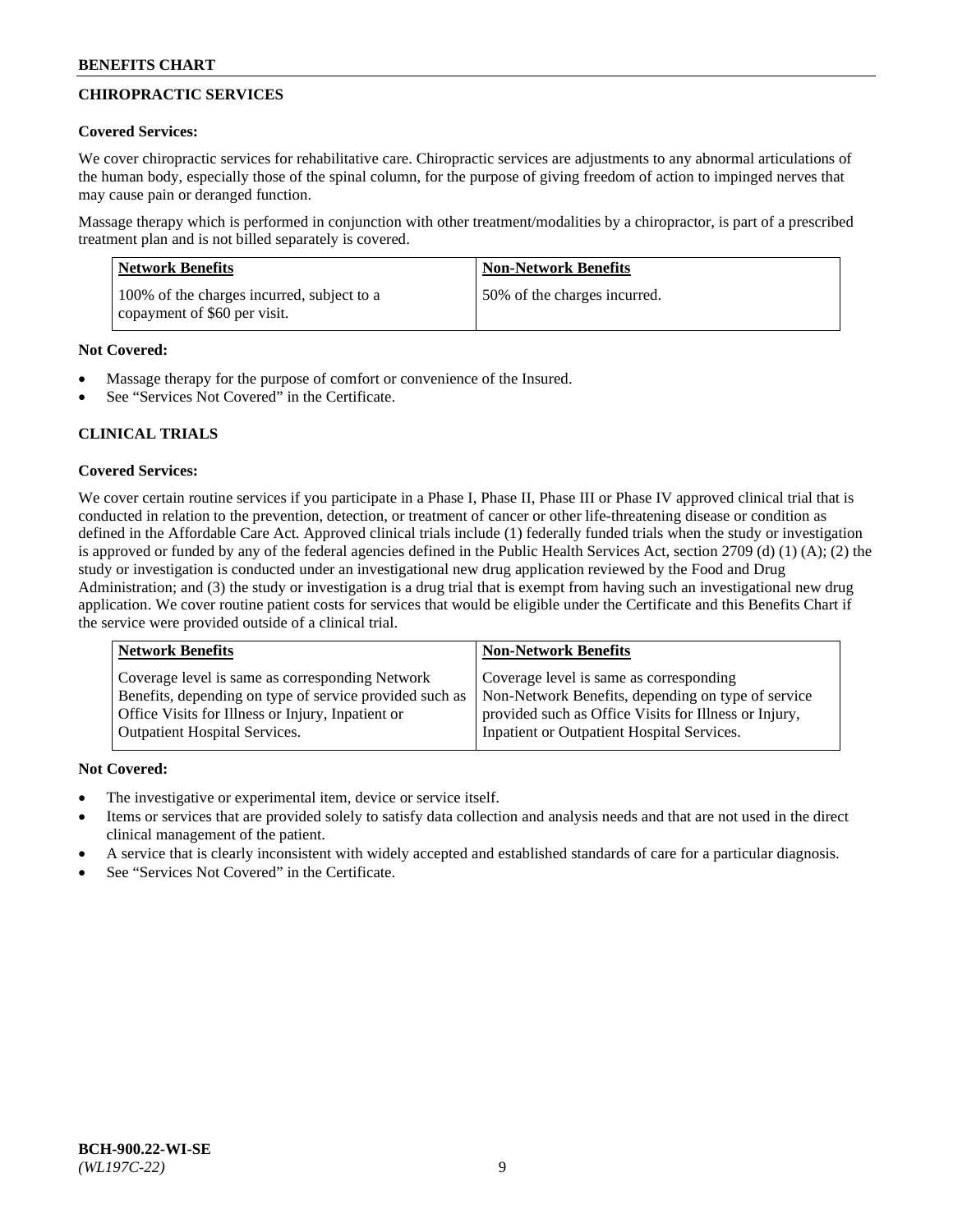# **DENTAL SERVICES**

## **Covered Services:**

We cover services as described below.

**Accidental dental services:** We cover dentally necessary services to treat and restore damage done to sound, natural, unrestored teeth as a result of an accidental injury. Coverage is for damage caused by external trauma to face and mouth only, not for cracked or broken teeth, which result from biting or chewing. We cover restorations, root canals, crowns and replacement of teeth lost that are directly related to the accident in which the Insured was involved. We cover initial exam, x-rays and palliative treatment including extractions, and other oral surgical procedures directly related to the accident. Subsequent treatment must be initiated within the specified time-frame and must be directly related to the accident. We do not cover restoration and replacement of teeth that are not "sound and natural" at the time of the accident.

Full mouth rehabilitations to correct occlusion (bite) and malocclusion (misaligned teeth not due to the accident) are not covered.

When an implant-supported dental prosthetic treatment is pursued, the accidental dental benefit will be applied to the prosthetic procedure. Benefits are limited to the amount that would be paid toward the placement of a removable dental prosthetic appliance that could be used in the absence of implant treatment. Care must be provided or pre-authorized by a HealthPartners dentist.

| <b>Network Benefits</b>                                                    | <b>Non-Network Benefits</b>  |
|----------------------------------------------------------------------------|------------------------------|
| 100% of the charges incurred, subject to a<br>copayment of \$60 per visit. | 50% of the charges incurred. |

For all accidental dental services, treatment and/or restoration must be initiated within six months of the date of the injury. Coverage is limited to the initial course of treatment and/or initial restoration. Services must be provided within 24 months of the date of injury to be covered.

## **Medical referral dental services**

**Medically necessary outpatient dental services:** We cover medically necessary outpatient dental services. Coverage is limited to dental services required for treatment of an underlying medical condition, e.g., removal of teeth to complete radiation treatment for cancer of the jaw, cysts and lesions.

| <b>Network Benefits</b>                                                    | <b>Non-Network Benefits</b>  |
|----------------------------------------------------------------------------|------------------------------|
| 100% of the charges incurred, subject to a<br>copayment of \$60 per visit. | 50% of the charges incurred. |

**Medically necessary hospitalization and anesthesia for dental care:** We cover medically necessary hospitalization for dental care. This is limited to charges incurred by an Insured who: (1) is a child under age 5; (2) is severely disabled; (3) has a medical condition, and requires hospitalization or general anesthesia for dental care treatment; or (4) is a child between ages 5 and 12 and care in dental offices has been attempted unsuccessfully and usual methods of behavior modification have not been successful, or when extensive amounts of restorative care, exceeding four appointments, are required. Coverage is limited to facility and anesthesia charges. Oral surgeon/dentist professional fees are not covered. The following are examples, though not all-inclusive, of medical conditions which may require hospitalization for dental services: severe asthma, severe airway obstruction or hemophilia. Hospitalization required due to the behavior of the Insured or due to the extent of the dental procedure is not covered.

| <b>Network Benefits</b>                                                                                                                                                             | <b>Non-Network Benefits</b>  |
|-------------------------------------------------------------------------------------------------------------------------------------------------------------------------------------|------------------------------|
| 100% of the charges incurred, subject to a<br>copayment of \$2,000 per day for the first three days of<br>admission. Then services will be paid at 100% of the<br>charges incurred. | 50% of the charges incurred. |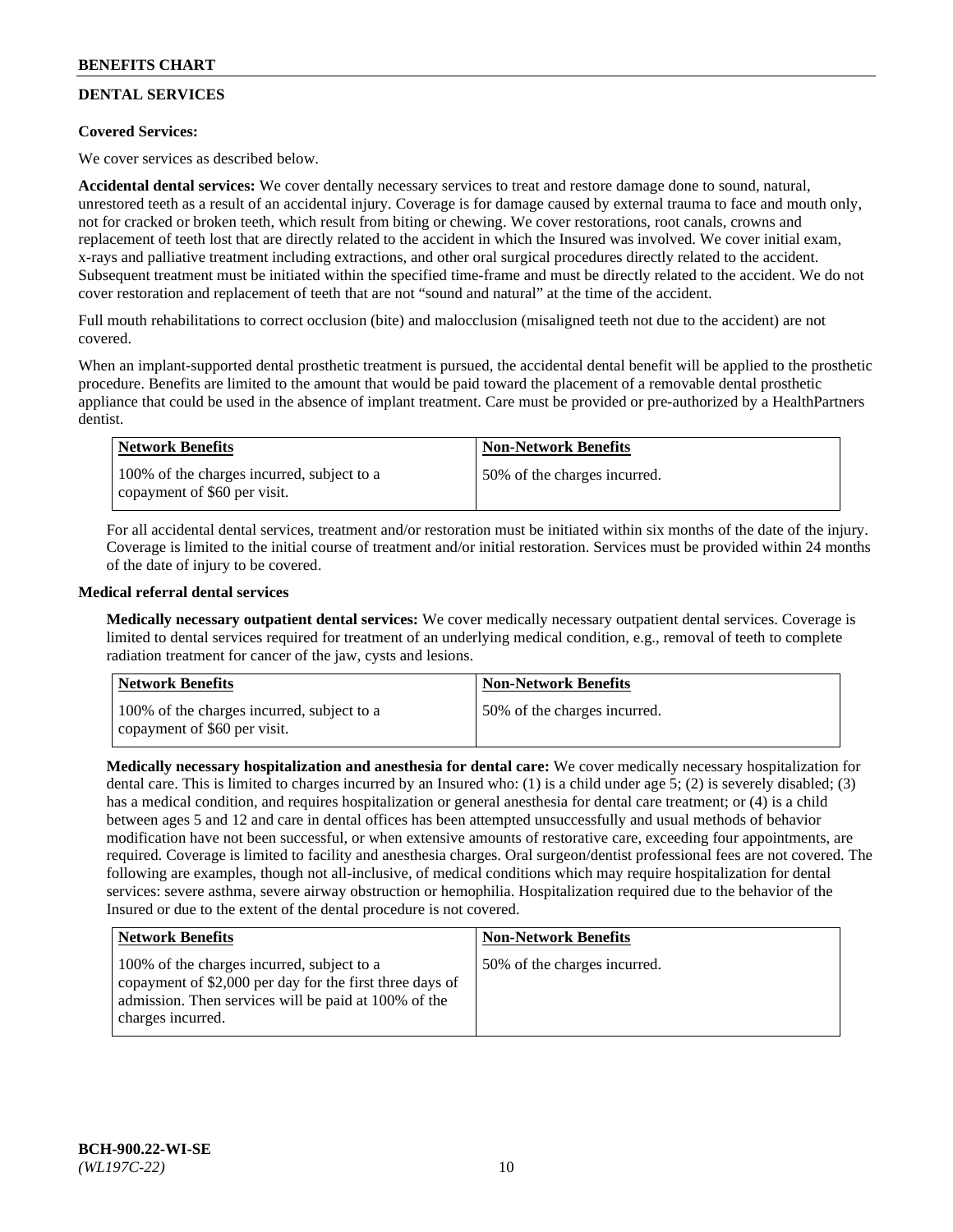**Medical complications of dental care:** We cover medical complications of dental care. Treatment must be medically necessary care and related to medical complications of non-covered dental care, including complications of the head, neck, or substructures.

| <b>Network Benefits</b>                                                    | <b>Non-Network Benefits</b>  |
|----------------------------------------------------------------------------|------------------------------|
| 100% of the charges incurred, subject to a<br>copayment of \$60 per visit. | 50% of the charges incurred. |

**Oral surgery:** We cover oral surgery. Coverage is limited to treatment of medical conditions requiring oral surgery, such as treatment of oral neoplasm, non-dental cysts, fracture of the jaws, trauma of the mouth and jaws, and any other oral surgery procedures provided as medically necessary dental services.

| <b>Network Benefits</b>                                                    | <b>Non-Network Benefits</b>  |
|----------------------------------------------------------------------------|------------------------------|
| 100% of the charges incurred, subject to a<br>copayment of \$60 per visit. | 50% of the charges incurred. |

**Treatment of cleft lip and cleft palate:** We cover treatment of cleft lip and cleft palate of a dependent child, including orthodontic treatment and oral surgery directly related to the cleft. Dental services which are not required for the treatment of cleft lip or cleft palate are not covered. If a dependent child covered under the Certificate and Benefits Chart is also covered under a dental plan which includes orthodontic services, that dental plan shall be considered primary for the necessary orthodontic services. Oral appliances are subject to the same copayment, conditions and limitations as durable medical equipment.

| <b>Network Benefits</b>                               | <b>Non-Network Benefits</b>                            |
|-------------------------------------------------------|--------------------------------------------------------|
| Coverage level is same as corresponding Network       | Coverage level is same as corresponding                |
| Benefits, depending on type of service provided, such | Non-Network Benefits, depending on type of service     |
| as Office Visits for Illness or Injury, Inpatient or  | provided, such as Office Visits for Illness or Injury, |
| <b>Outpatient Hospital Services.</b>                  | Inpatient or Outpatient Hospital Services.             |

**Treatment of temporomandibular disorder (TMD) and craniomandibular disorder (CMD):** We cover diagnostic procedures, surgical treatment and non-surgical treatment (including intraoral splint therapy devices) for temporomandibular disorder (TMD) and craniomandibular disorder (CMD), which is medically necessary care. Dental services which are not required to directly treat TMD or CMD are not covered.

| Network Benefits                                                           | <b>Non-Network Benefits</b>  |
|----------------------------------------------------------------------------|------------------------------|
| 100% of the charges incurred, subject to a<br>copayment of \$60 per visit. | 50% of the charges incurred. |

## **Not Covered:**

- Dental treatment, procedures or services not listed in this Benefits Chart.
- Accident-related dental services if treatment is: (1) provided to teeth which are not sound and natural; (2) to teeth which have been restored; (3) initiated beyond six months from the date of the injury; (4) received beyond the initial treatment or restoration; or (5) received beyond 24 months from the date of injury.
- Oral surgery to remove wisdom teeth.
- Orthognathic treatment or procedures and all related services.
- See "Services Not Covered" in the Certificate.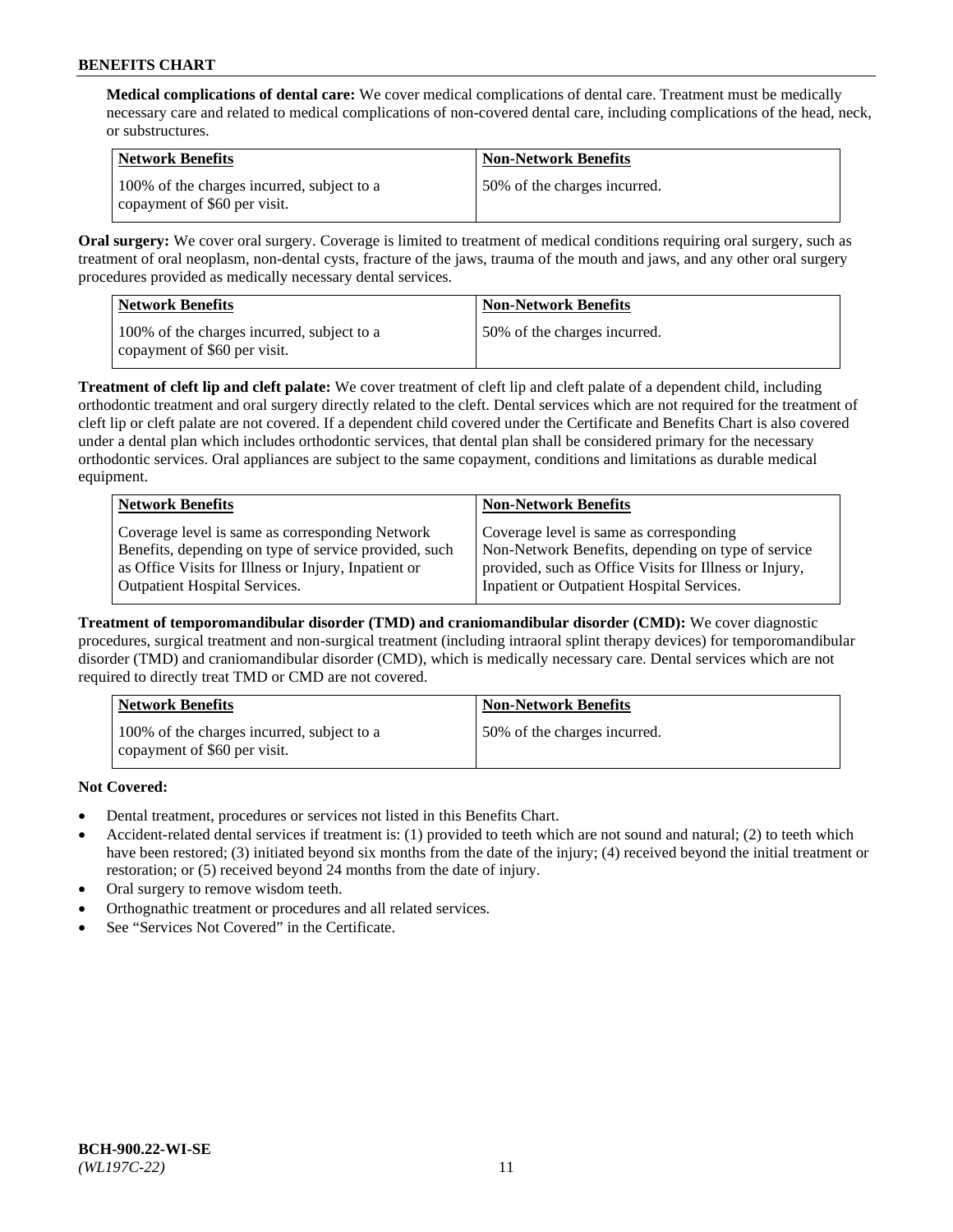# **DIABETES AND HYPERTENSION DISEASE MANAGEMENT PROGRAM**

### **Covered Services:**

If you meet criteria for coverage, you may qualify for the Diabetes and/or Hypertension Disease Management Program.

The program covers group health coaching which focuses on weight loss, exercise, behavior modification and health education through Omada Health.

| <b>Network Benefits</b>       | <b>Non-Network Benefits</b> |
|-------------------------------|-----------------------------|
| 100% of the charges incurred. | Not applicable.             |

## **Not Covered:**

See "Services Not Covered" in the Certificate.

# **DIABETIC EQUIPMENT AND SUPPLIES**

### **Covered Services:**

We cover physician prescribed medically appropriate and necessary drugs and supplies used in the management and treatment of diabetes for Insureds with gestational, Type I or Type II diabetes including durable diabetic equipment and disposable supplies, as described below.

Certain items are only covered if your condition meets our coverage criteria and obtained through an authorized vendor. For more information on what we cover and any prior authorization requirements, call Member Services or log on to your "*my*HealthPartners" account at [healthpartners.com.](http://www.healthpartners.com/)

Insulin and medications for diabetes are covered as outpatient drugs under the "Prescription Drug Services" section.

**Pumps and pump supplies.** These include diabetic insulin pumps, diabetic infusion pumps and infusion pump supplies such as infusion sets, tubing, connectors and syringe reservoirs.

| <b>Network Benefits</b>                                                                 | <b>Non-Network Benefits</b>  |
|-----------------------------------------------------------------------------------------|------------------------------|
| <b>Pumps received at a pharmacy:</b><br>100% of the charges incurred.                   | 50% of the charges incurred. |
| Pumps received from a non-pharmacy<br>approved vendor:<br>100% of the charges incurred. |                              |

### **All other durable equipment and diabetic supplies**

Durable Diabetic Equipment and Supplies. These include continuous glucose monitoring system (CGMS), transmitter, sensors and receivers, diabetic blood glucose monitors and control/calibrating solutions (for checking accuracy or testing equipment and test strips).

Disposable Diabetic Supplies. These are one-time use supplies, including syringes, lancets, lancet devices, blood and urine ketone test strips, and needles.

Certain diabetic supplies and equipment must be purchased at a pharmacy.

| <b>Network Benefits</b>                                                                                               | <b>Non-Network Benefits</b>  |
|-----------------------------------------------------------------------------------------------------------------------|------------------------------|
| If received through a pharmacy:<br>100% of the charges incurred.                                                      | 50% of the charges incurred. |
| If received through a non-pharmacy provider:<br>100% of the charges incurred if purchased from an<br>approved vendor. |                              |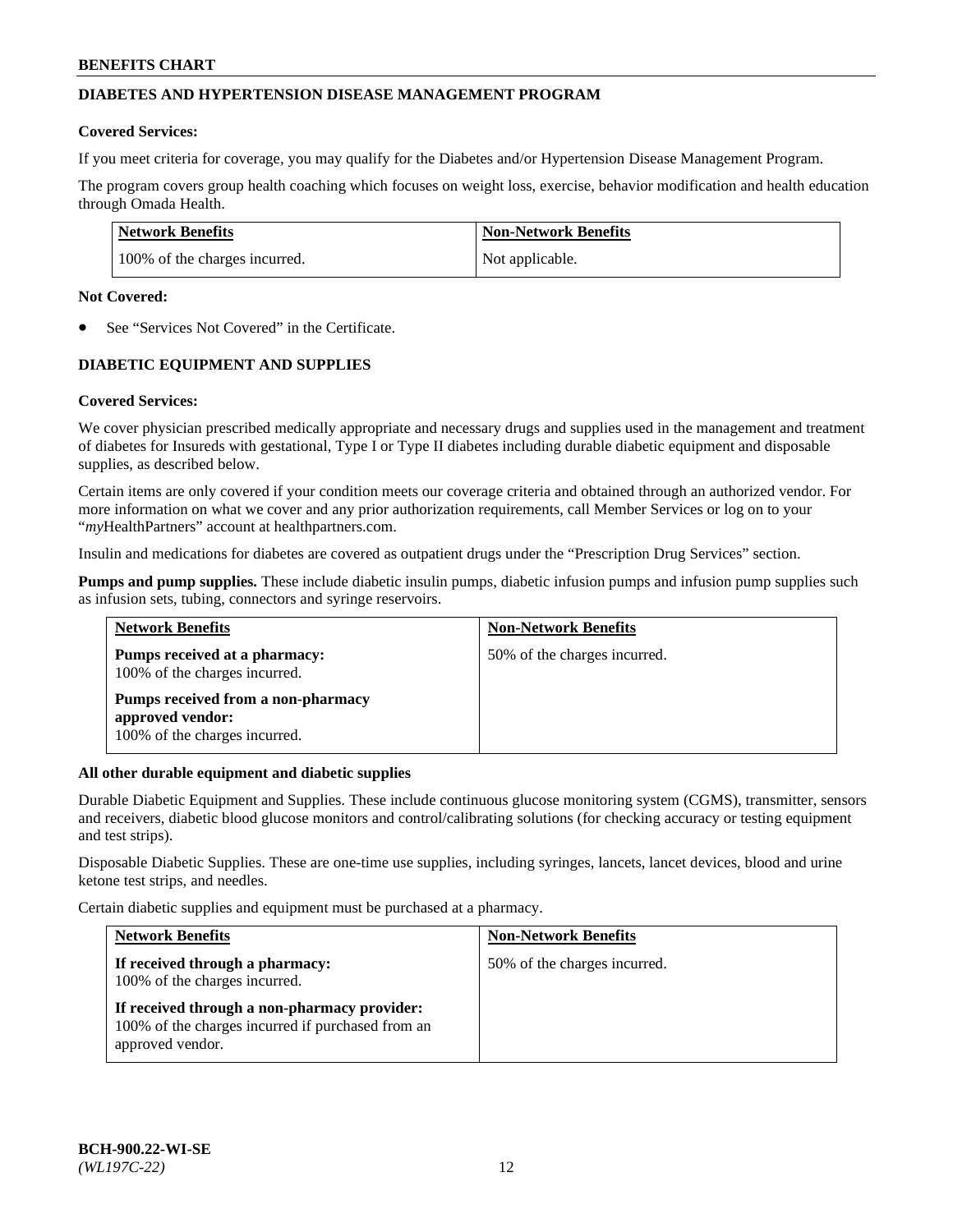### **Limitations:**

- No more than a 93-day supply of diabetic supplies are covered and dispensed at a time.
- We require that certain diabetic supplies and equipment be purchased at a pharmacy.
- Diabetic supplies and equipment are limited to certain models and brands.
- Durable medical equipment and supplies must be obtained from or repaired by approved vendors.
- Covered services and supplies are based on established medical policies which are subject to periodic review and modification by the medical directors. Our coverage policy for diabetic supplies includes information on our required models and brands. These medical policies (medical coverage criteria) are available by calling Member Services, or logging on to your "myHealthPartners" account at [healthpartners.com.](http://www.healthpartners.com/)

## **Not Covered:**

- Replacement or repair of any covered items, if the items are (i) damaged or destroyed by misuse, abuse or carelessness, (ii) lost; or (iii) stolen.
- Duplicate or similar items.
- Labor and related charges for repair of any covered items which are more than the cost of replacement by an approved vendor.
- Batteries for monitors and equipment.
- Sales tax, mailing, delivery charges, service call charges.
- See "Services Not Covered" in the Certificate.

## **DIAGNOSTIC IMAGING SERVICES**

### **Covered Services:**

We cover diagnostic imaging, when ordered by a provider and provided in a clinic or outpatient hospital facility.

For Network Benefits, non-emergent, scheduled outpatient Magnetic Resonance Imaging (MRI) and Computed Tomography (CT) must be provided at a designated facility. Your physician or facility will obtain or verify prior authorization for these services, as needed.

We cover services provided in a clinic or outpatient hospital facility. To see the benefit level for inpatient hospital or skilled nursing facility services, see benefits under "Inpatient Hospital and Skilled Nursing Facility Services".

## **Outpatient magnetic resonance imaging (MRI) and computed tomography (CT)**

| <b>Network Benefits</b>                                                     | <b>Non-Network Benefits</b>  |
|-----------------------------------------------------------------------------|------------------------------|
| 100% of the charges incurred, subject to a<br>copayment of \$200 per claim. | 50% of the charges incurred. |

### **All other outpatient diagnostic imaging services**

### **Services for illness or injury**

| <b>Network Benefits</b>       | <b>Non-Network Benefits</b>  |
|-------------------------------|------------------------------|
| 100% of the charges incurred. | 50% of the charges incurred. |

### **Preventive services (MRI/CT procedures are not considered preventive)**

Diagnostic imaging services associated with preventive services are covered at the benefit level shown in the "Preventive Services" section of this Benefits Chart.

### **Not Covered:**

See "Services Not Covered" in the Certificate.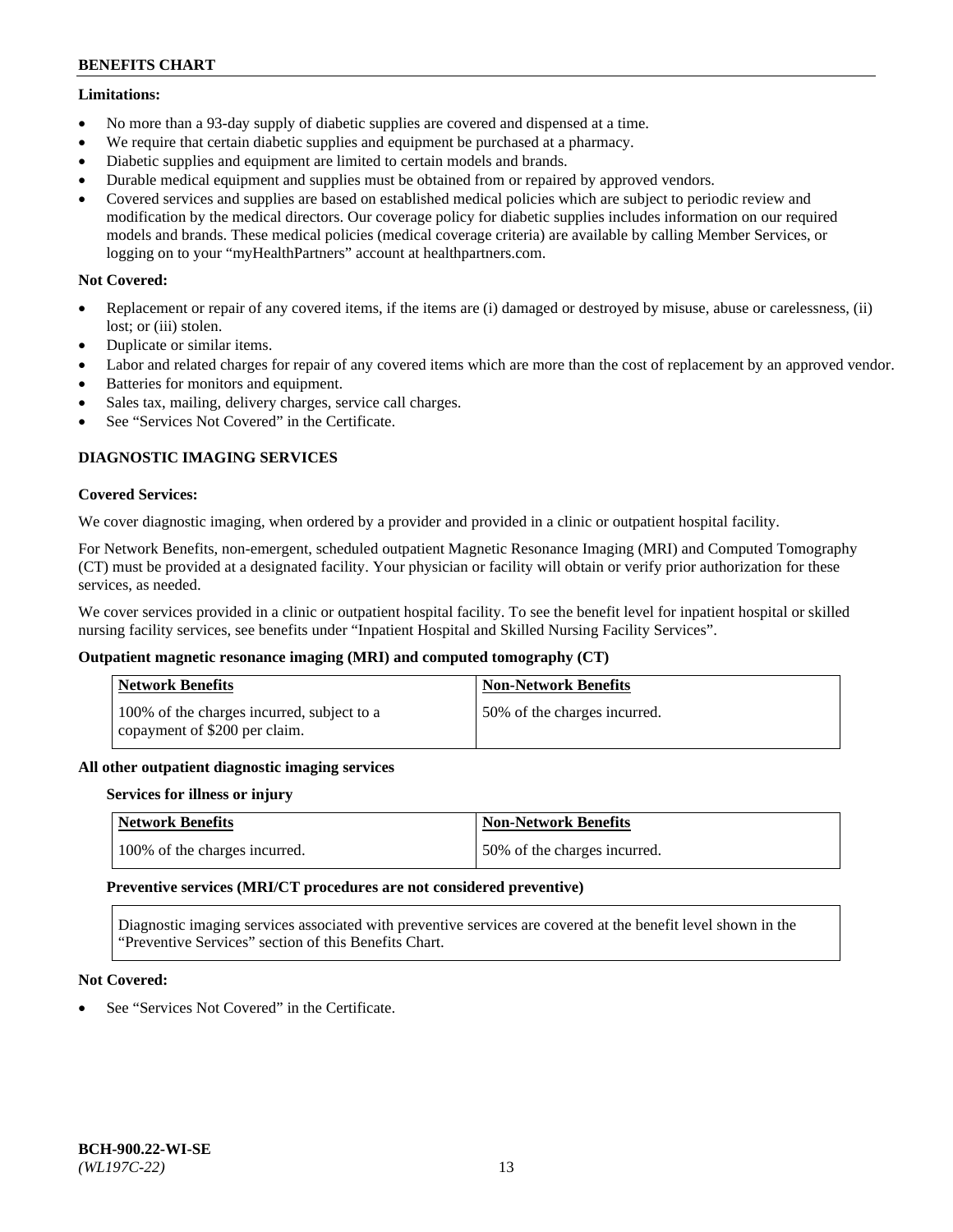# **DURABLE MEDICAL EQUIPMENT, PROSTHETICS, ORTHOTICS AND SUPPLIES**

### **Covered Services:**

We cover equipment and services, as described below.

We cover durable medical equipment and services, prosthetics, orthotics and supplies, subject to the limitations below, including certain disposable supplies and enteral feedings.

We cover external hearing aids, cochlear implants, and related treatment prescribed by a physician or by a licensed audiologist for Insureds under 18 years of age who have hearing loss.

We also cover basic hearing aids for Insureds age 18 or older for the correction of a hearing impairment.

Osseointegrated or bone-anchored hearing aids are only covered for Insureds who have hearing loss that is not correctable by any other procedure.

Hearing aids are limited to one basic, standard hearing aid for each ear every three years.

A basic hearing aid is defined as a hearing device that consists of a microphone, amplifier, volume control, battery and receiver, which is up to date using the latest technology. It does not include upgrades above and beyond the functionality of a basic hearing aid, including, but not limited to, hearing improvements for group settings, background noise, Bluetooth/remote control functionality, or extended warranties. Charges for upgrades above the cost of a basic, standard hearing aid are not covered.

Diabetic equipment and supplies are covered under the "Diabetic Equipment and Supplies" section.

### **Special dietary treatment for phenylketonuria (PKU) if it meets our medical coverage criteria**

| Network Benefits              | Non-Network Benefits         |
|-------------------------------|------------------------------|
| 100% of the charges incurred. | 50% of the charges incurred. |

### **Oral amino acid based elemental formula if it meets our medical coverage criteria**

| Network Benefits              | <b>Non-Network Benefits</b>  |
|-------------------------------|------------------------------|
| 100% of the charges incurred. | 50% of the charges incurred. |

### **All other durable medical equipment, prosthetics, orthotics and supplies**

| <b>Network Benefits</b>       | <b>Non-Network Benefits</b>  |
|-------------------------------|------------------------------|
| 100% of the charges incurred. | 50% of the charges incurred. |

## **Limitations:**

Coverage of durable medical equipment is limited by the following:

- Payment will not exceed the cost of an alternate piece of equipment or service that is effective and medically necessary.
- For prosthetic benefits, other than oral appliances for cleft lip and cleft palate, payment will not exceed the cost of an alternate piece of equipment or service that is effective, medically necessary and enables Insureds to conduct standard activities of daily living.
- We reserve the right to determine if an item will be approved for rental vs. purchase.
- Durable medical equipment and supplies must be obtained from or repaired by approved vendors.
- Covered services and supplies are based on established medical policies which are subject to periodic review and modification by the medical or dental directors. Our medical policy for diabetic supplies includes information on our required models and brands. These medical policies (medical coverage criteria) are available by calling Member Services, or logging on to your "*my*HealthPartners" account a[t healthpartners.com.](http://www.healthpartners.com/)

## **Not Covered:**

Items which are not eligible for coverage include, but are not limited to:

- Replacement or repair of any covered items, if the items are (i) damaged or destroyed by misuse, abuse or carelessness, (ii) lost; or (iii) stolen.
- Duplicate or similar items.
- Labor and related charges for repair of any covered items which are more than the cost of replacement by an approved vendor.

**BCH-900.22-WI-SE**  *(WL197C-22)* 14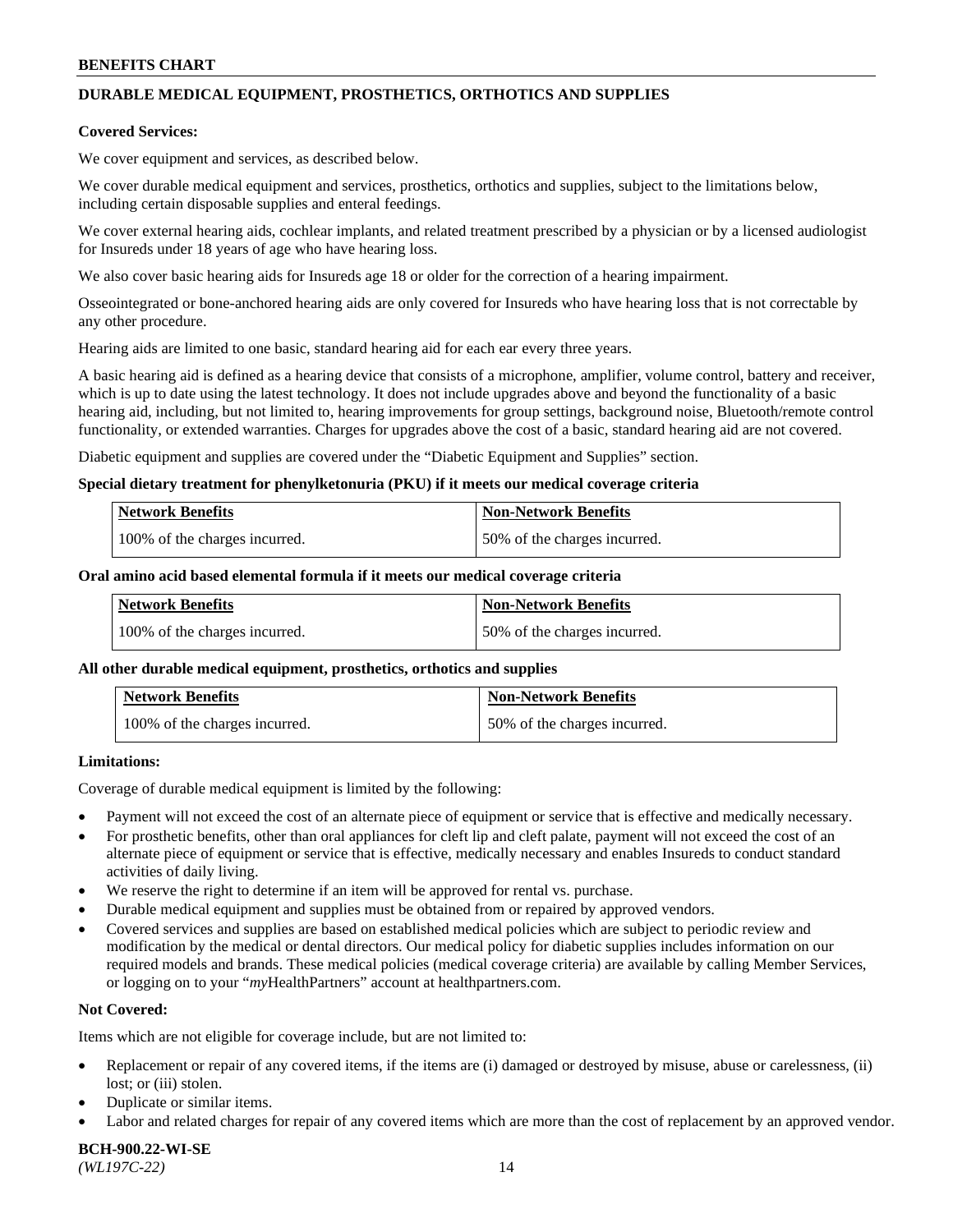- Sales tax, mailing, delivery charges, service call charges.
- Items which are primarily educational in nature or for hygiene, vocation, comfort, convenience or recreation.
- Communication aids or devices: equipment to create, replace or augment communication abilities including, but not limited to, speech processors, receivers, communication boards, or computer or electronic assisted communication.
- Implantable and osseointegrated or bone-anchored hearing aids and their fitting, except as specifically described in this Benefits Chart. This exclusion does not apply to cochlear implants.
- Eyeglasses, contact lenses and their fitting, measurement and adjustment, except as specifically described in this Benefits Chart.
- Hair prostheses (wigs).
- Household equipment which primarily has customary uses other than medical, such as, but not limited to, exercise cycles, air purifiers, central or unit air conditioners, water purifiers, non-allergenic pillows, mattresses or waterbeds.
- Household fixtures including, but not limited to, escalators or elevators, ramps, swimming pools and saunas.
- Modifications to the structure of the home including, but not limited to, wiring, plumbing or charges for installation of equipment.
- Vehicle, car or van modifications including, but not limited to, hand brakes, hydraulic lifts and car carrier.
- Rental equipment while owned equipment is being repaired by non-contracted vendors, beyond one month rental of medically necessary equipment.
- Other equipment and supplies, including but not limited to assistive devices, that we determine are not eligible for coverage.
- See "Services Not Covered" in the Certificate.

# **EMERGENCY AND URGENTLY NEEDED CARE SERVICES**

### **Covered Services:**

We cover services for emergency care and urgently needed care if the services are otherwise eligible for coverage under the Certificate.

**Urgently needed care.** These are services to treat an unforeseen illness or injury that:

- are required in order to prevent a serious deterioration in your health; and
- cannot be delayed until the next available clinic or office hours.

| <b>Network Benefits</b>                                                     | Non-Network Benefits  |
|-----------------------------------------------------------------------------|-----------------------|
| 100% of the charges incurred, subject to a<br>copayment of \$100 per visit. | See Network Benefits. |

**Emergency care.** These are services to treat:

- the sudden, unexpected onset of illness or injury which, if left untreated or unattended until the next available clinic or office hours, would result in hospitalization; or
- a condition requiring professional health services immediately necessary to preserve life or stabilize health.

Emergency care includes emergency services as defined in Division BB, Title I, Section 102 of the Consolidated Appropriations Act of 2021.

When reviewing claims for coverage of emergency services, our medical director will take into consideration a reasonable layperson's belief that the circumstances required immediate medical care that could not wait until the next working day or next available clinic appointment.

### **Emergency care in a hospital emergency room, including professional services of a physician**

| <b>Network Benefits</b>                                                                   | <b>Non-Network Benefits</b> |
|-------------------------------------------------------------------------------------------|-----------------------------|
| 100% of the charges incurred, subject to a<br>copayment of \$500 per visit.               | See Network Benefits.       |
| Emergency room copayment is waived if admitted for<br>the same condition within 24 hours. |                             |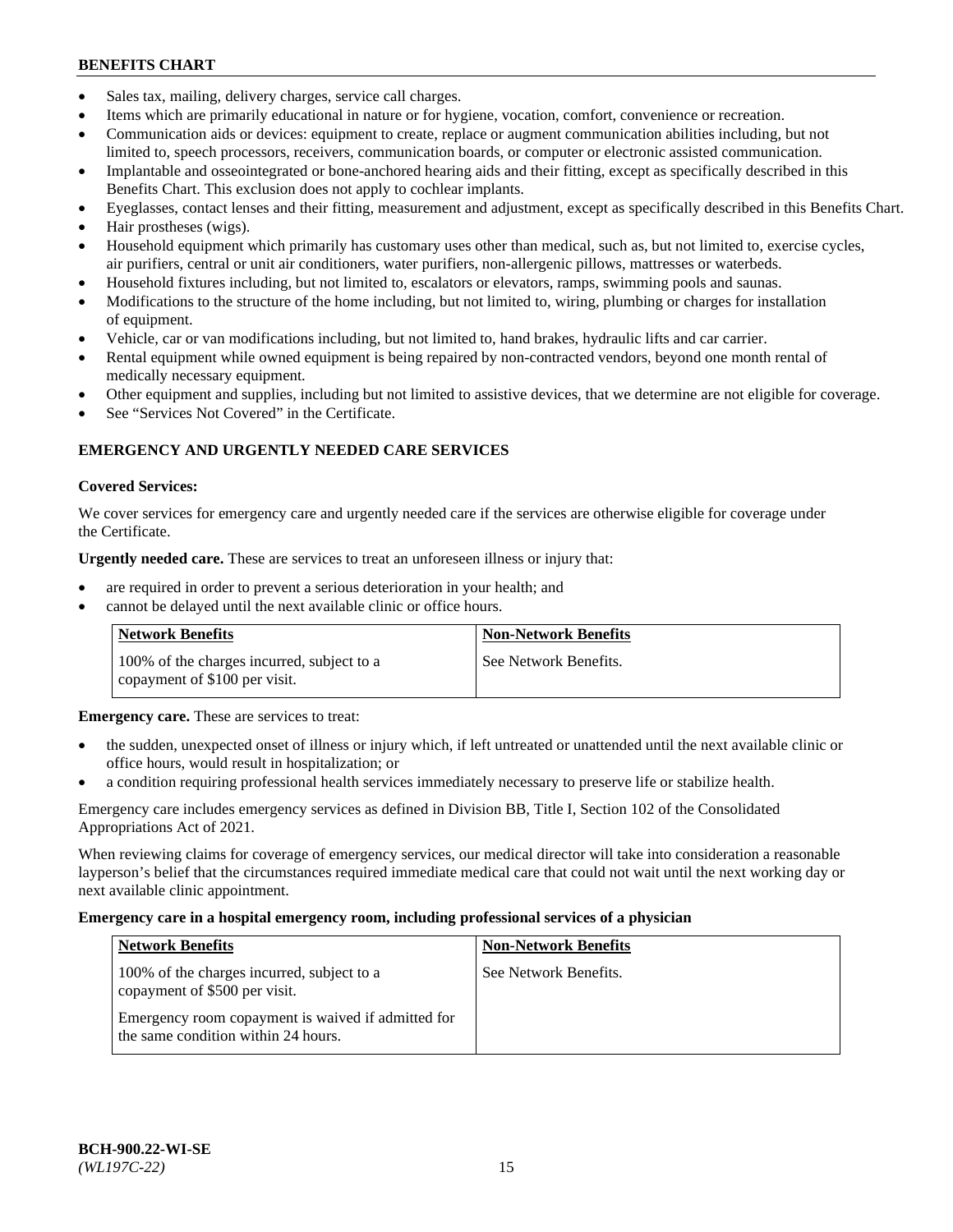## **Inpatient emergency care in a hospital**

| <b>Network Benefits</b>                                                                                                                                                             | <b>Non-Network Benefits</b> |
|-------------------------------------------------------------------------------------------------------------------------------------------------------------------------------------|-----------------------------|
| 100% of the charges incurred, subject to a copayment<br>of \$2,000 per day for the first three days of admission.<br>Then services will be paid at 100% of the charges<br>incurred. | See Network Benefits.       |

### **Not Covered:**

See "Services Not Covered" in the Certificate.

# **GENE THERAPY**

## **Covered Services:**

We cover gene therapy treatment if it meets our medical coverage criteria.

| <b>Network Benefits</b>                                                                                                                                                                                 | <b>Non-Network Benefits</b> |
|---------------------------------------------------------------------------------------------------------------------------------------------------------------------------------------------------------|-----------------------------|
| Coverage level is same as corresponding Network<br>Benefits, depending on type of service provided such as<br>Office Visits for Illness or Injury, Inpatient or<br><b>Outpatient Hospital Services.</b> | No coverage.                |

## **Limitations:**

- Gene therapy must be provided by a designated provider.
- Specific types of gene therapy are limited to therapies and conditions specified in our medical coverage criteria.

### **Not Covered:**

• See "Services Not Covered" in the Certificate.

# **HEALTH EDUCATION**

### **Covered Services:**

We cover education for preventive services and education for the management of chronic health problems (such as diabetes).

| <b>Network Benefits</b>       | <b>Non-Network Benefits</b>  |
|-------------------------------|------------------------------|
| 100% of the charges incurred. | 50% of the charges incurred. |

## **Not Covered:**

See "Services Not Covered" in the Certificate.

# **HOME-BASED COMPREHENSIVE HEALTH RISK ASSESSMENT**

### **Covered Services:**

If you meet our criteria for coverage, you may qualify for our home-based comprehensive health risk assessment program. The program covers a health assessment with a designated nurse practitioner.

| <b>Network Benefits</b>       | <b>Non-Network Benefits</b> |
|-------------------------------|-----------------------------|
| 100% of the charges incurred. | No coverage.                |

### **Not Covered:**

See "Services Not Covered" in the Certificate.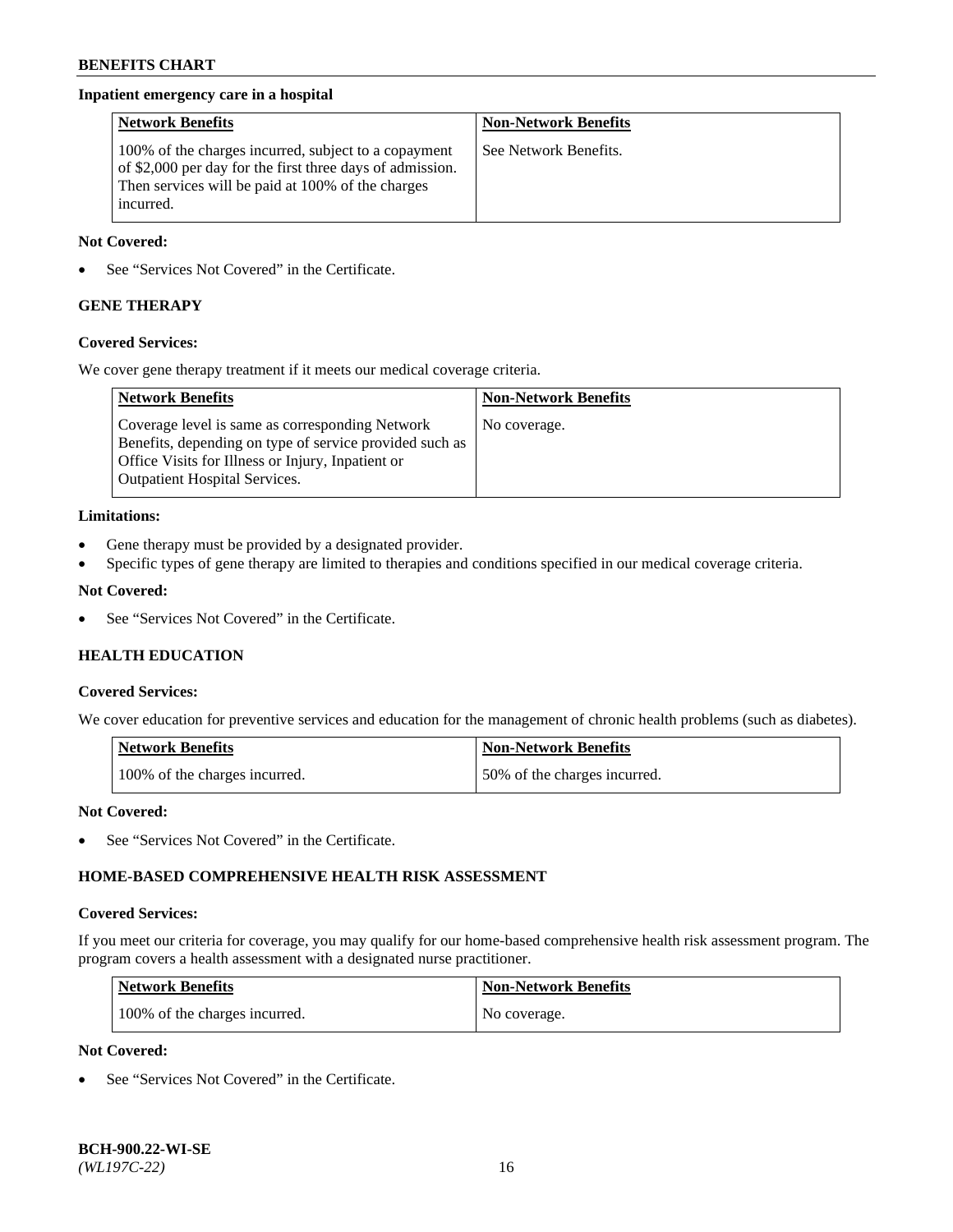# **HOME HEALTH SERVICES**

## **Covered Services:**

We cover skilled nursing services, physical therapy, occupational therapy, speech therapy, respiratory therapy and other therapeutic services, non-routine prenatal and postnatal services, routine postnatal well child visits as described in our medical coverage criteria, phototherapy services for newborns, home health aide services and other eligible home health services when provided in your home, if you are homebound (i.e., unable to leave home without considerable effort due to a medical condition). Lack of transportation does not constitute homebound status. For phototherapy services for newborns and high risk prenatal services, supplies and equipment are included.

We cover total parenteral nutrition/intravenous ("TPN/IV") therapy, equipment, supplies and drugs in connection with IV therapy. IV line care kits are covered under Durable Medical Equipment.

We cover palliative care benefits. Palliative care includes symptom management, education and establishing goals of care. We waive the requirement that you be homebound for a limited number of home visits for palliative care (as shown in this Benefits Chart), if you have a life-threatening, non-curable condition which has a prognosis of survival of two years or less. Additional palliative care visits are eligible under the home health services benefit if you are homebound and meet all other requirements defined in this section.

You do not need to be homebound to receive total parenteral nutrition/intravenous ("TPN/IV") therapy.

Home health services are eligible and covered only when:

- medically necessary; and
- provided as rehabilitative care, terminal care or maternity care; and
- ordered by a physician, and included in the written home care plan.

## **Physical therapy, occupational therapy, speech therapy, respiratory therapy, home health aide services and palliative care**

## **Primary Care Providers**

| <b>Network Benefits</b>                                                    | <b>Non-Network Benefits</b>  |
|----------------------------------------------------------------------------|------------------------------|
| 100% of the charges incurred, subject to a<br>copayment of \$30 per visit. | 50% of the charges incurred. |

## **Specialty Care Providers**

| <b>Network Benefits</b>                                                    | <b>Non-Network Benefits</b>  |
|----------------------------------------------------------------------------|------------------------------|
| 100% of the charges incurred, subject to a<br>copayment of \$60 per visit. | 50% of the charges incurred. |

If more than one home health visit occurs in a day, a separate copayment applies to each. For example, if an occupational therapist and a physical therapist visit an Insured in the same day, a separate copayment will be charged for each visit.

### **TPN/IV therapy, skilled nursing services, non-routine prenatal/postnatal services, and phototherapy**

| Network Benefits              | <b>Non-Network Benefits</b>  |
|-------------------------------|------------------------------|
| 100% of the charges incurred. | 50% of the charges incurred. |

Each 24-hour visit (or shifts up to 24-hour visits) equals one visit and counts toward the Maximum visits for all other services shown below. Any visit that lasts less than 24 hours regardless of the length of the visit, will count as one visit toward the Maximum visits for all other services shown below. All visits must be medically necessary and benefit eligible.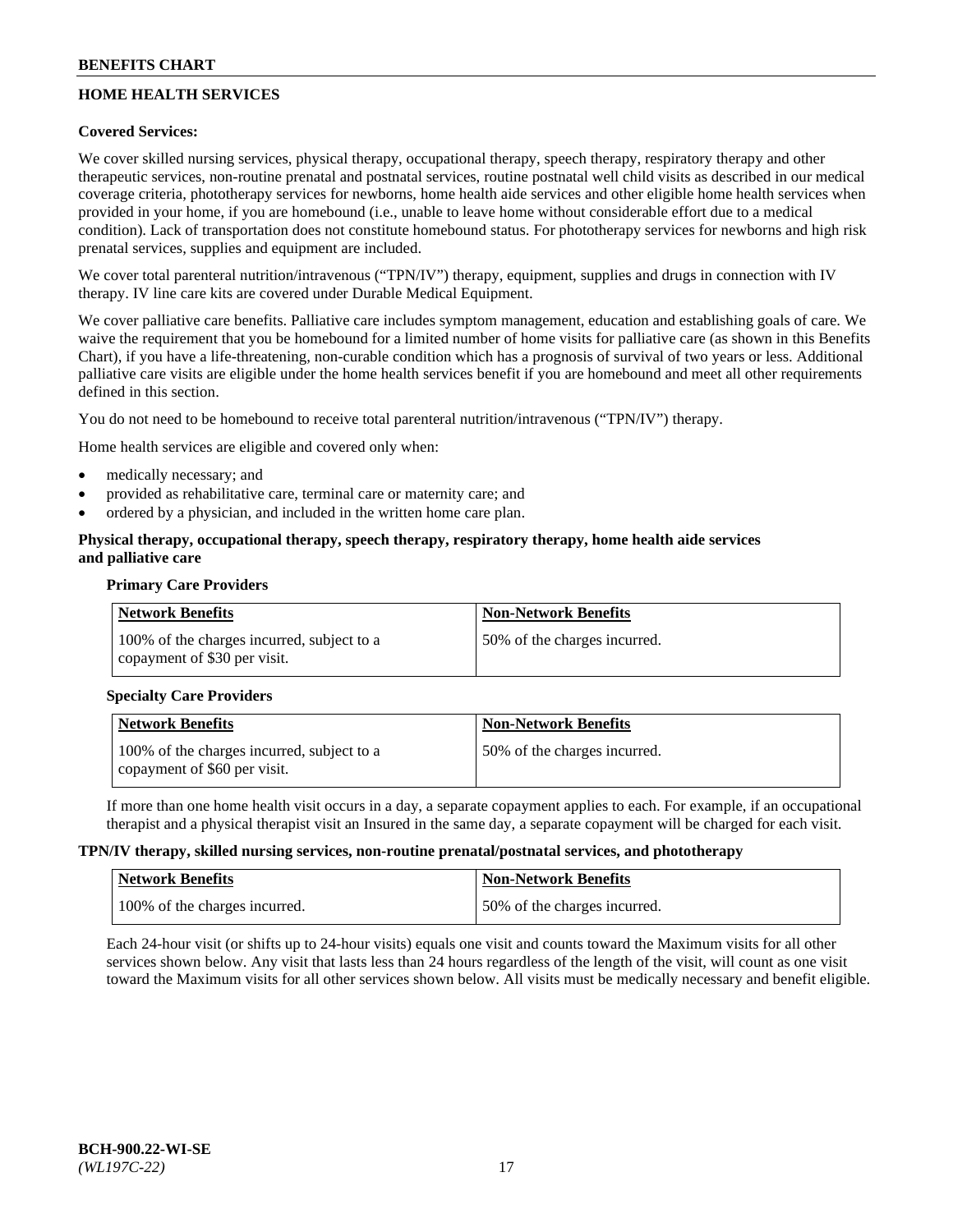### **Routine postnatal well child visit**

| <b>Network Benefits</b>       | <b>Non-Network Benefits</b>  |
|-------------------------------|------------------------------|
| 100% of the charges incurred. | 50% of the charges incurred. |

### **Maximum visits for palliative care**

If you are eligible to receive palliative care in the home and you are not homebound, there is a maximum of 12 visits per calendar year.

## **Maximum visits for all services other than palliative care**

| <b>Network Benefits</b>      | <b>Non-Network Benefits</b>    |
|------------------------------|--------------------------------|
| 60 visits per calendar year. | 1.30 visits per calendar year. |

Each visit provided under the Network Benefits and Non-Network Benefits counts toward the maximums shown under both Maximum visits sections. The routine postnatal well child visits do not count toward the visit limit.

### **Limitations:**

- Home health services are not provided as a substitute for a primary caregiver in the home or as relief (respite) for a primary caregiver in the home. We will not reimburse family members or residents in your home for the above services.
- A service shall not be considered a skilled nursing service merely because it is performed by, or under the direct supervision of, a licensed nurse. Where a service (such as tracheotomy suctioning or ventilator monitoring) or like services, can be safely and effectively performed by a non-medical person (or self-administered), without the direct supervision of a licensed nurse, the service shall not be regarded as a skilled nursing service, whether or not a skilled nurse actually provides the service. The unavailability of a competent person to provide a non-skilled service shall not make it a skilled service when a skilled nurse provides it. Only the skilled nursing component of so-called "blended" services (i.e. services which include skilled and non-skilled components) are covered under this Benefits Chart.

### **Not Covered:**

- Financial or legal counseling services.
- Housekeeping or meal services in your home.
- Private duty nursing services.
- Services provided by a family member or enrollee, or a resident in the enrollee's home.
- Vocational rehabilitation and recreational or educational therapy. Recreation therapy is therapy provided solely for the purpose of recreation, including, but not limited to: (a) requests for physical therapy or occupational therapy to improve athletic ability, and (b) braces or guards to prevent sports injuries.
- See "Services Not Covered" in the Certificate.

## **HOME HOSPICE SERVICES**

### **Applicable Definitions:**

**Part-time.** This is up to two hours of service per day, more than two hours is considered continuous care.

**Continuous Care.** This is from two to twelve hours of service per day provided by a registered nurse, licensed practical nurse, or home health aide, during a period of crisis in order to maintain a terminally ill patient at home.

**Appropriate Facility.** This is a nursing home, hospice residence, or other inpatient facility.

**Custodial Care Related to Hospice Services.** This means providing assistance in the activities of daily living and the care needed by a terminally ill patient which can be provided by primary caregiver (i.e., family member or friend) who is responsible for the patient's home care.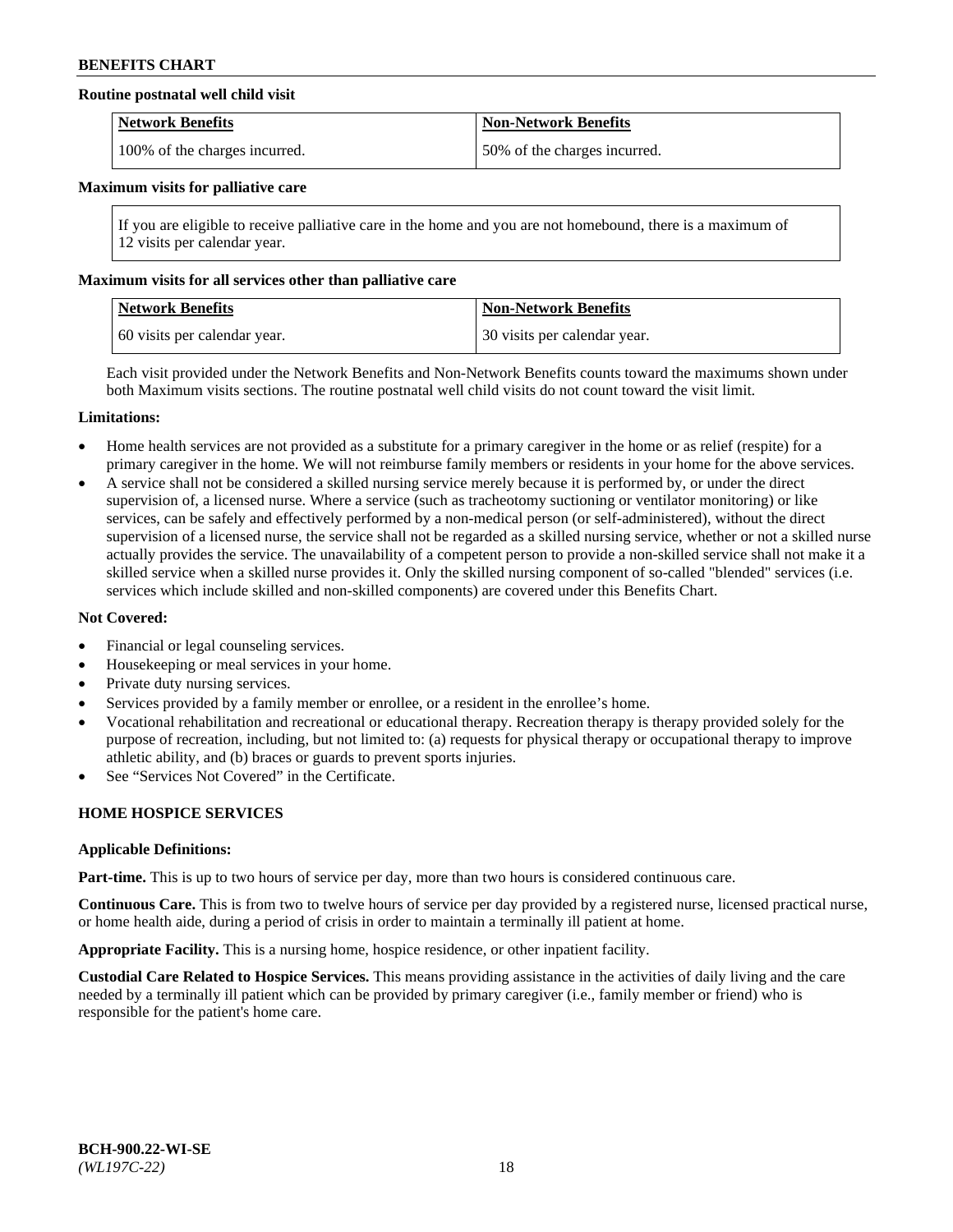### **Covered Services:**

**Home hospice program.** We cover the services described below if you are terminally ill and accepted as a home hospice program participant. You must meet the eligibility requirements of the program, and elect to receive services through the home hospice program. The services will be provided in your home, with inpatient care available when medically necessary as described below. If you elect to receive hospice services, you do so in lieu of curative treatment for your terminal illness for the period you are enrolled in the home hospice program.

**Eligibility:** In order to be eligible to be enrolled in the home hospice program, you must: (1) be a terminally ill patient (prognosis of six months or less); (2) have chosen a palliative treatment focus (i.e., emphasizing comfort and supportive services rather than treatment attempting to cure the disease or condition); and (3) continue to meet the terminally ill prognosis as reviewed by our medical director or his or her designee over the course of care. You may withdraw from the home hospice program at any time.

**Eligible services:** Hospice services include the following services provided in accordance with an approved hospice treatment plan.

- Home health services:
	- o Part-time care provided in your home by an interdisciplinary hospice team (which may include a physician, nurse, social worker, and spiritual counselor) and medically necessary home health services are covered.
	- o One or more periods of continuous care in your home or in a setting which provides day care for pain or symptom management, when medically necessary, will be covered.
- Inpatient services: We cover medically necessary inpatient services.
- Other services:
	- o Respite care is covered for care in your home or in an appropriate facility, to give your primary caregivers (i.e., family members or friends) rest and/or relief when necessary in order to maintain a terminally ill patient at home.
	- o Medically necessary medications for pain and symptom management.
	- o Semi-electric hospital beds and other durable medical equipment are covered.
	- Emergency and non-emergency care is covered.

| Network Benefits             | Non-Network Benefits         |
|------------------------------|------------------------------|
| 80% of the charges incurred. | 50% of the charges incurred. |

Respite care is limited to 5 days per episode, and respite care and continuous care combined are limited to 30 days.

# **Not Covered:**

- Financial or legal counseling services.
- Housekeeping or meal services in your home.
- Custodial or maintenance care related to hospice services, whether provided in the home or in a nursing home.
- Any service not specifically described as covered services under this home hospice services benefits.
- Any services provided by members of your family or residents in your home.
- See "Services Not Covered" in the Certificate.

## **HOSPITAL AND SKILLED NURSING FACILITY SERVICES**

### **Covered Services:**

We cover services as described below.

### **Medical or surgical hospital services**

**Inpatient hospital services:** We cover the following medical or surgical services, for the treatment of acute illness or injury, which require the level of care only provided in an acute care facility. These services must be authorized by a physician.

Inpatient hospital services include: room and board; the use of operating or maternity delivery rooms; intensive care facilities; newborn nursery facilities; general nursing care, anesthesia, laboratory and diagnostic imaging services, radiation therapy, physical therapy, prescription drugs or other medications administered during treatment, blood and blood products (unless replaced), and blood derivatives, and other diagnostic or treatment related hospital services; physician and other professional medical and surgical services provided while in the hospital, including gender confirmation surgery that meets medical coverage criteria.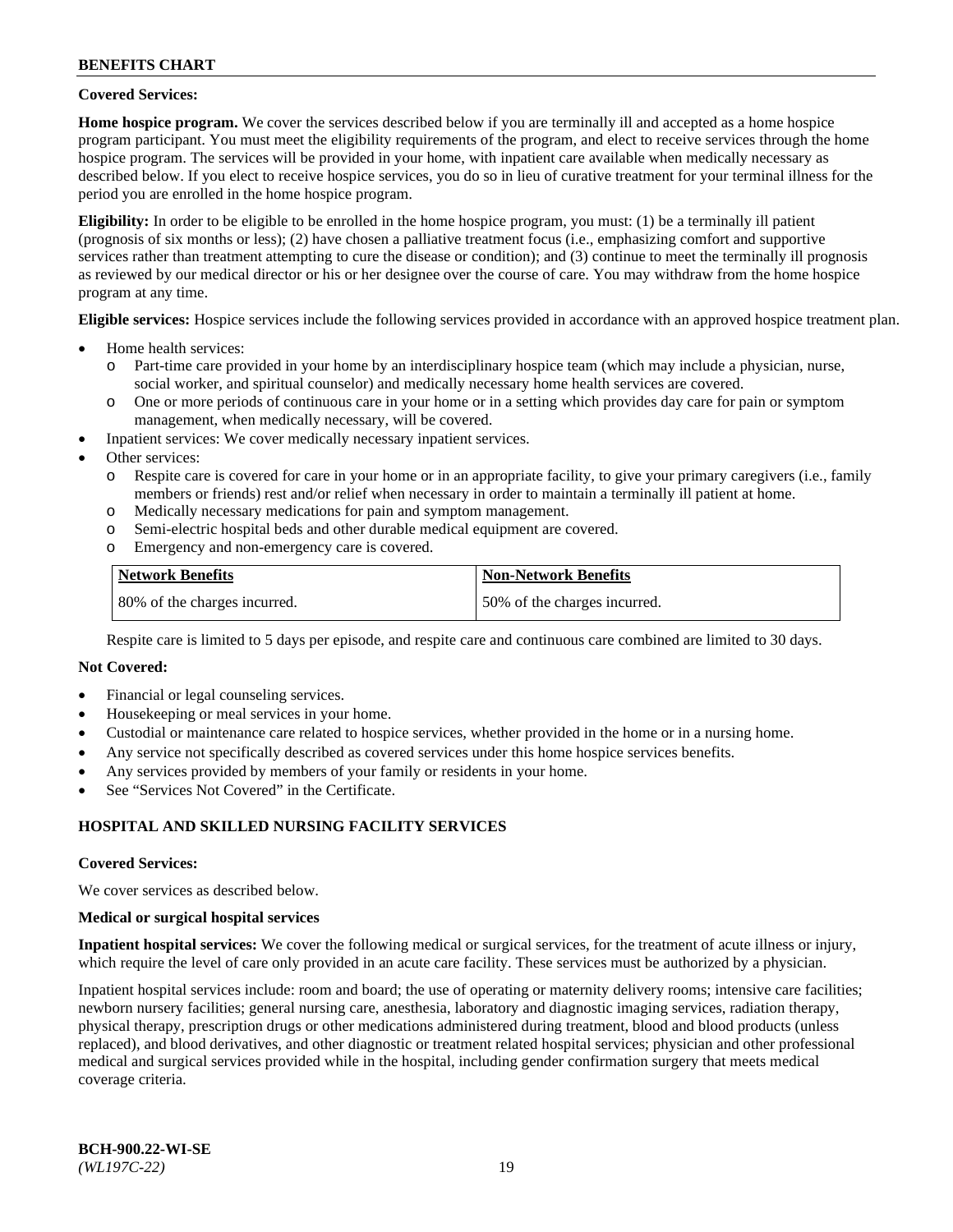We cover, following a vaginal delivery, a minimum of 48 hours of inpatient care for the mother and newborn child. We cover, following a caesarean section delivery, a minimum of 96 hours of inpatient care for the mother and newborn child.

Group health plans and health insurance issuers generally may not, under Federal law, restrict benefits for any hospital length of stay in connection with childbirth for the mother of newborn child to less than 48 hours following a vaginal delivery, or less than 96 hours following a caesarean section. However, Federal law generally does not prohibit the mother's or newborn's attending provider, after consulting with the mother, from discharging the mother or her newborn earlier than 48 hours (or 96 hours as applicable). In any case plans and issuers may not, under Federal law, require that a provider obtain authorization from the plan or the insurance issuer for prescribing a length of stay not in excess of 48 hours (or 96 hours).

| <b>Network Benefits</b>                                                                                                                                                             | <b>Non-Network Benefits</b>  |
|-------------------------------------------------------------------------------------------------------------------------------------------------------------------------------------|------------------------------|
| 100% of the charges incurred, subject to a copayment<br>of \$2,000 per day for the first three days of admission.<br>Then services will be paid at 100% of the charges<br>incurred. | 50% of the charges incurred. |

Each Insured's admission or confinement, including that of a newborn child, is separate and distinct from the admission or confinement of any other Insured.

**Outpatient hospital, ambulatory care or surgical facility services:** We cover the following medical and surgical services, for diagnosis or treatment of illness or injury on an outpatient basis. These services must be authorized by a physician.

Outpatient services include: use of operating rooms, maternity delivery rooms or other outpatient departments, rooms or facilities; and the following outpatient services: general nursing care, anesthesia, laboratory and diagnostic imaging services, radiation therapy, physical therapy, drugs administered during treatment, blood and blood products (unless replaced), and blood derivatives, and other diagnostic or treatment related outpatient services; physician and other professional medical and surgical services provided while an outpatient, including colonoscopies (starting at age 50, or under age 50 for people at high risk of colorectal cancer), and gender confirmation surgery that meets medical coverage criteria.

For Network Benefits, non-emergent, scheduled outpatient Magnetic Resonance Imaging (MRI) and Computed Tomography (CT) must be provided at a designated facility. Your physician or facility will obtain or verify prior authorization for these services, as needed.

To see the benefit level for diagnostic imaging services, laboratory services and physical therapy, see benefits under Diagnostic Imaging Services, Laboratory Services and Physical Therapy in this Benefits Chart.

| Network Benefits                                                              | <b>Non-Network Benefits</b>  |
|-------------------------------------------------------------------------------|------------------------------|
| 100% of the charges incurred, subject to a<br>copayment of \$2,000 per visit. | 50% of the charges incurred. |

## **Skilled nursing facility care:**

We cover room and board, daily skilled nursing and related ancillary services for post-acute treatment and rehabilitative care of illness or injury that meets medical coverage criteria. Rehabilitation services are limited to services where significant measurable progress is expected to occur within a reasonable period of time.

| <b>Network Benefits</b>                                                                                                                 | <b>Non-Network Benefits</b>                                                  |
|-----------------------------------------------------------------------------------------------------------------------------------------|------------------------------------------------------------------------------|
| 100% of the charges incurred, subject to a copayment<br>of \$60 per day. Then services will be paid at 100% of<br>the charges incurred. | 50% of the charges incurred.<br>Limited to a 30-day maximum per confinement. |
| Limited to a 30-day maximum per confinement.                                                                                            |                                                                              |

Each day of services provided under the Network Benefits and Non-Network Benefits, combined, applies toward the maximum shown above.

### **Not Covered:**

- Services for items for personal convenience, such as television rental, are not covered.
- See "Services Not Covered" in the Certificate.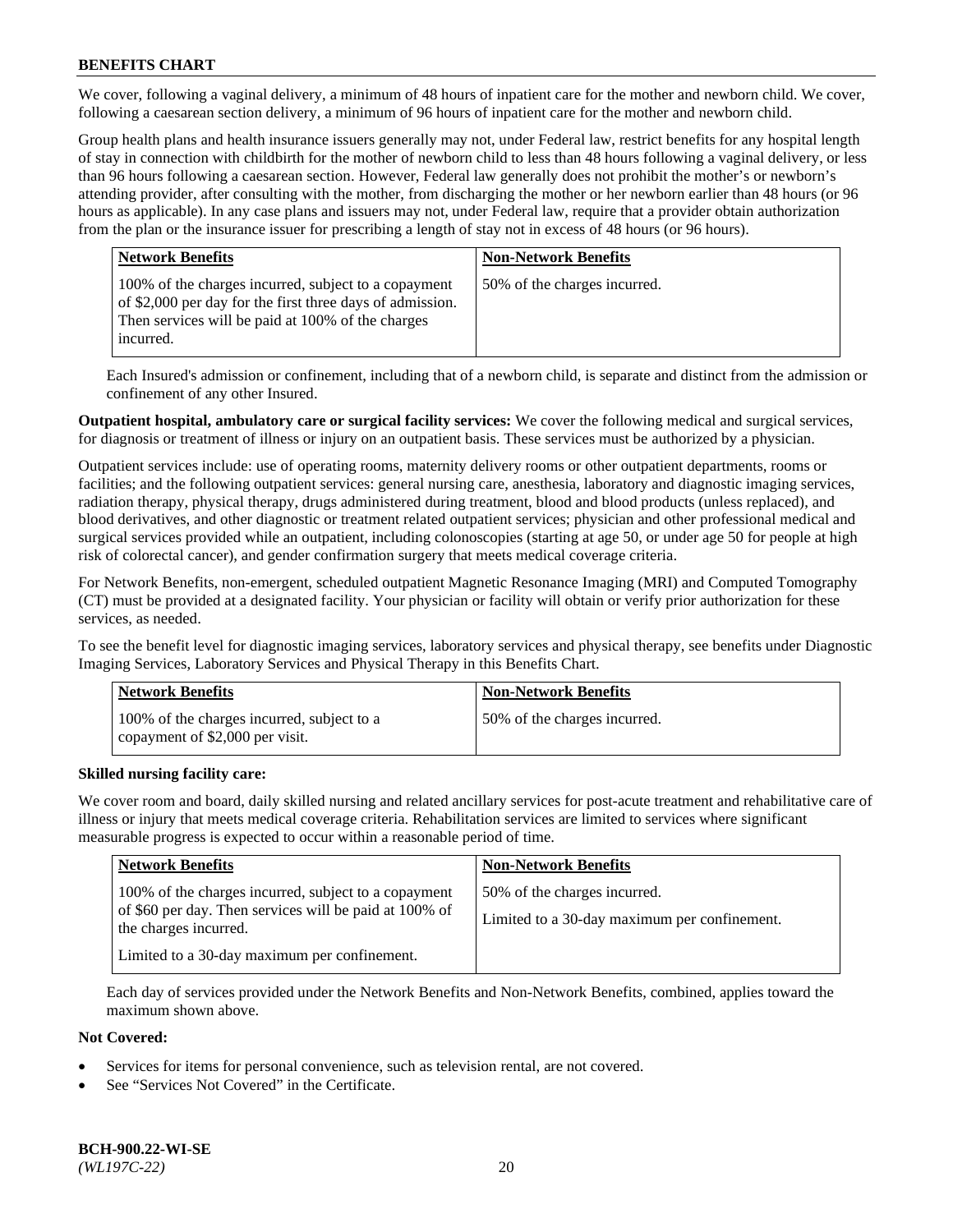# **INFERTILITY DIAGNOSIS**

## **Covered Services:**

We cover the diagnosis of infertility. These services include diagnostic procedures and tests provided in connection with an infertility evaluation, office visits and consultations to diagnose infertility.

| <b>Network Benefits</b>                                                    | <b>Non-Network Benefits</b>  |
|----------------------------------------------------------------------------|------------------------------|
| 100% of the charges incurred, subject to a<br>copayment of \$60 per visit. | 50% of the charges incurred. |

Coverage is limited to office visits and consultations to diagnose infertility. Treatment is not covered.

# **Not Covered:**

- Infertility/fertility treatment, including, but not limited to, office visits, laboratory services, diagnostic imaging services and fertility drugs; reversal of sterilization; and sperm, ova or embryo acquisition, retrieval or storage; however, we cover office visits and consultations to diagnose infertility.
- Services related to the establishment of surrogate pregnancy and fees for a surrogate. However, pregnancy and maternity services are covered for an Insured under this Benefits Chart, including a surrogate pregnancy.
- See "Services Not Covered" in the Certificate.

# **LABORATORY SERVICES**

## **Covered Services:**

We cover laboratory tests when ordered by a provider and provided in a clinic or outpatient hospital facility. This includes blood tests to detect lead exposure in children between the ages of 6 months and 72 months.

To see the benefit level for inpatient hospital or skilled nursing facility services, see benefits under "Inpatient Hospital and Skilled Nursing Facility Services" in this Benefits Chart.

# **Prostate-specific antigen (PSA) testing**

| <b>Network Benefits</b>       | <b>Non-Network Benefits</b>  |
|-------------------------------|------------------------------|
| 100% of the charges incurred. | 50% of the charges incurred. |

## **All other laboratory services**

## **Services for illness or injury**

| <b>Network Benefits</b>       | <b>Non-Network Benefits</b>  |
|-------------------------------|------------------------------|
| 100% of the charges incurred. | 50% of the charges incurred. |

## **Preventive services**

Laboratory services associated with preventive services are covered at the benefit level shown in the "Preventive Services" section of this Benefits Chart.

## **Not Covered:**

See "Services Not Covered" in the Certificate.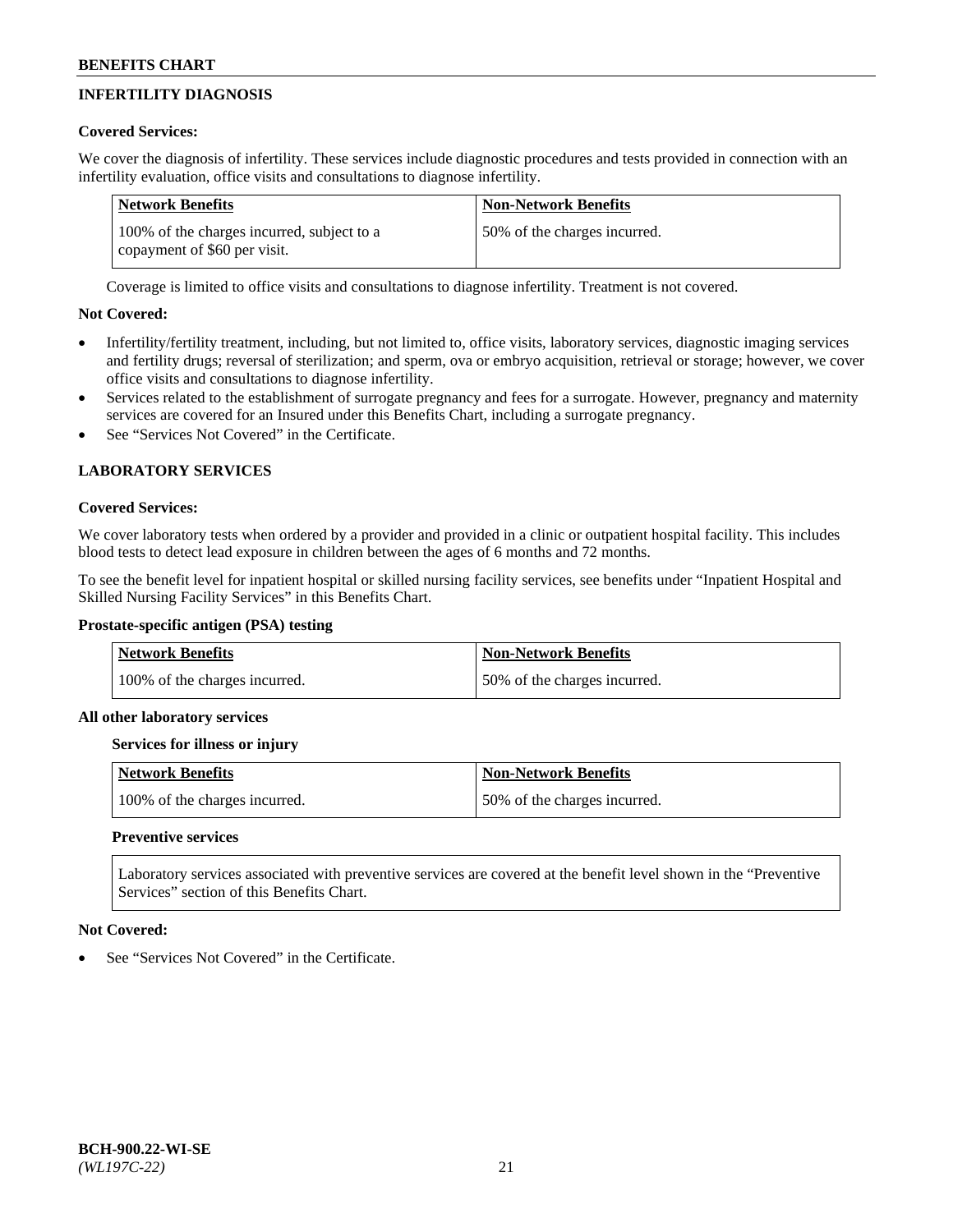# **MASTECTOMY RECONSTRUCTION BENEFIT**

## **Covered Services:**

We cover reconstruction of the breast on which the mastectomy has been performed; surgery and reconstruction of the other breast to produce symmetrical appearance, and prostheses and physical complications of all stages of mastectomy, including lymphedemas.

| <b>Network Benefits</b>                               | <b>Non-Network Benefits</b>                           |
|-------------------------------------------------------|-------------------------------------------------------|
| Coverage level is same as corresponding Network       | Coverage level is same as corresponding Non-Network   |
| Benefits, depending on type of service provided, such | Benefits, depending on type of service provided, such |
| as Office Visits for Illness or Injury, Inpatient or  | as Office Visits for Illness or Injury, Inpatient or  |
| <b>Outpatient Hospital Services.</b>                  | Outpatient Hospital Services.                         |

### **Not Covered:**

See "Services Not Covered" in the Certificate.

# **MEDICATION THERAPY DISEASE MANAGEMENT PROGRAM**

## **Covered Services:**

If you meet our criteria for coverage, you may qualify for our Medication Therapy Disease Management Program.

The program covers consultations with a designated Network pharmacist.

Covered services are based on established medical policies, which are subject to periodic review and modification by the medical directors. These medical policies (medical coverage criteria) are available by calling Member Services, or logging on to your "*my*HealthPartners" account at [healthpartners.com.](http://www.healthpartners.com/)

| Network Benefits              | <b>Non-Network Benefits</b> |
|-------------------------------|-----------------------------|
| 100% of the charges incurred. | No coverage.                |

## **Not Covered:**

See "Services Not Covered" in the Certificate.

## **OFFICE VISITS FOR ILLNESS OR INJURY**

## **Covered Services:**

We cover the following when medically necessary: professional medical and surgical services and related supplies, including biofeedback, of physicians and other health care providers; blood and blood products (unless replaced) and blood derivatives.

We cover diagnosis and treatment of illness or injury to the eyes. Where contact or eye glass lenses are prescribed as medically necessary for the post-operative treatment of cataracts or for the treatment of aphakia, acute or chronic corneal pathology, or keratoconus, we cover the initial evaluation, lenses and fitting. Insureds must pay for lens replacement beyond the initial pair.

Services received via video, E-visit or telephone are covered under the "Telehealth/Telemedicine Services" section.

## **Office visits**

## **Primary Care Providers**

| <b>Network Benefits</b>                                                    | <b>Non-Network Benefits</b>  |
|----------------------------------------------------------------------------|------------------------------|
| 100% of the charges incurred, subject to a<br>copayment of \$30 per visit. | 50% of the charges incurred. |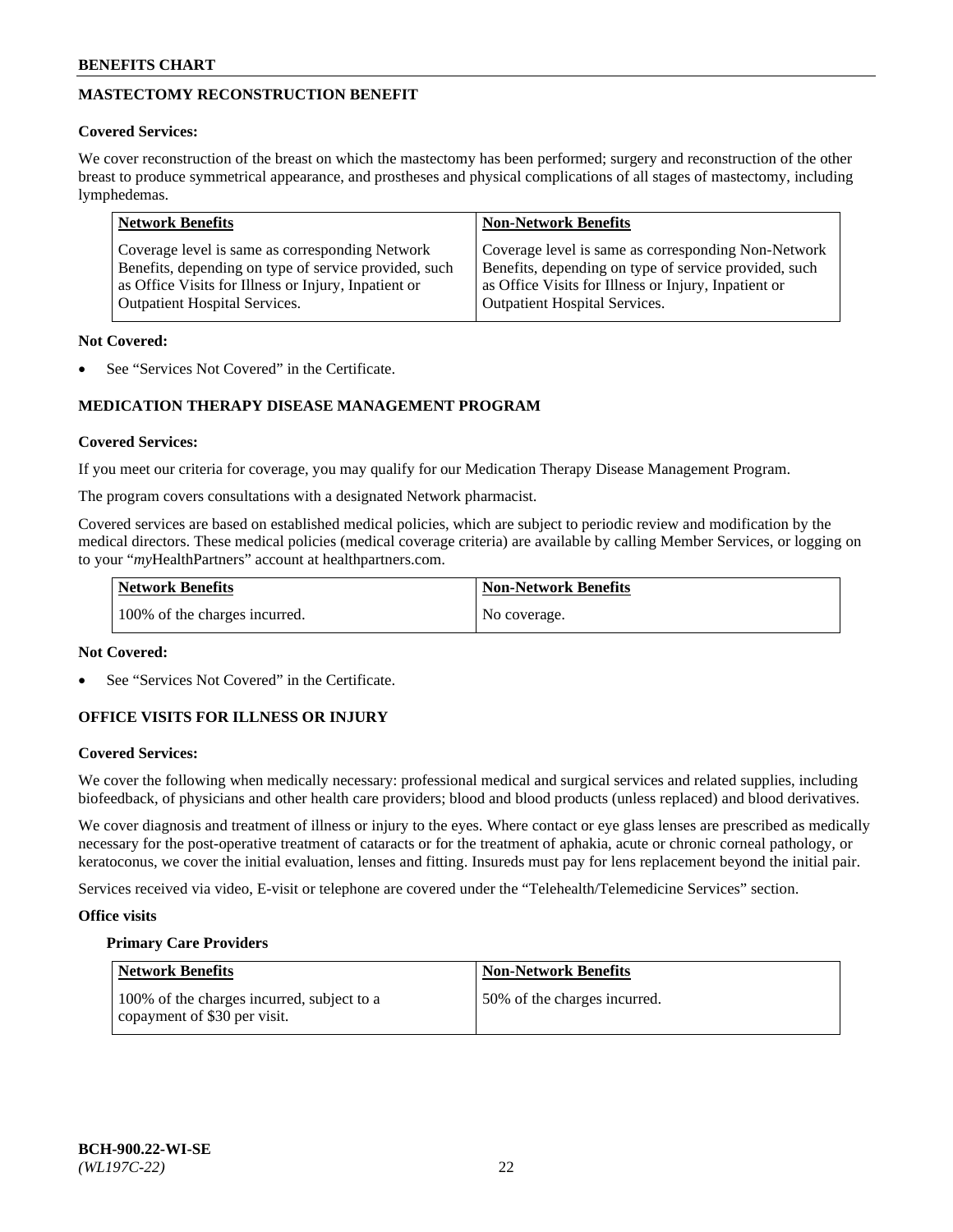### **Specialty Care Providers**

| <b>Network Benefits</b>                                                    | <b>Non-Network Benefits</b>  |
|----------------------------------------------------------------------------|------------------------------|
| 100% of the charges incurred, subject to a<br>copayment of \$60 per visit. | 50% of the charges incurred. |

### **Convenience clinics**

| Network Benefits                                                           | <b>Non-Network Benefits</b>  |
|----------------------------------------------------------------------------|------------------------------|
| 100% of the charges incurred, subject to a<br>copayment of \$15 per visit. | 50% of the charges incurred. |

### **Injections administered in a physician's office, other than immunizations**

### **Allergy injections**

| <b>Network Benefits</b>                                                             | <b>Non-Network Benefits</b>  |
|-------------------------------------------------------------------------------------|------------------------------|
| 100% of the charges incurred, subject to a<br>copayment of \$2 per date of service. | 50% of the charges incurred. |

### **All other injections**

| <b>Network Benefits</b>                                                             | <b>Non-Network Benefits</b>  |
|-------------------------------------------------------------------------------------|------------------------------|
| 100% of the charges incurred, subject to a<br>copayment of \$2 per date of service. | 50% of the charges incurred. |

### **Not Covered:**

- Court ordered treatment, except as described in this Benefits Chart. Any resulting court ordered treatment for mental health services will be subject to the Certificate's requirement for medical necessity.
- See "Services Not Covered" in the Certificate.

## **PEDIATRIC EYEWEAR**

## **Covered Services:**

We cover pediatric eyewear for children.

Routine eye exams are covered under the "Preventive Services" section.

| Network Benefits                                                 | <b>Non-Network Benefits</b> |
|------------------------------------------------------------------|-----------------------------|
| 100% of the charges incurred, subject to a<br>copayment of \$60. | No coverage.                |

### **Limitations:**

- Coverage under this provision will continue until the end of the month in which the child turns age 19.
- Limited to one of the following per calendar year:
	- o one pair of eyeglasses including one set of prescription lenses, frames from our designated eyewear collection and anti-scratch coating; or
	- o one pair of non-disposable contact lenses; or
	- o a one-year supply of disposable contact lenses.
- Contact lens fittings are limited to two per calendar year.

## **Not Covered:**

- Frames that are not included in our designated eyewear collection. However, one pair of lenses will be covered if an Insured chooses frames outside our designated eyewear collection.
- More than one pair of lenses or frames or non-disposable contacts per calendar year, regardless of the reason. This includes replacement of eyeglasses or contact lenses due to loss, breakage, theft, or change in prescription.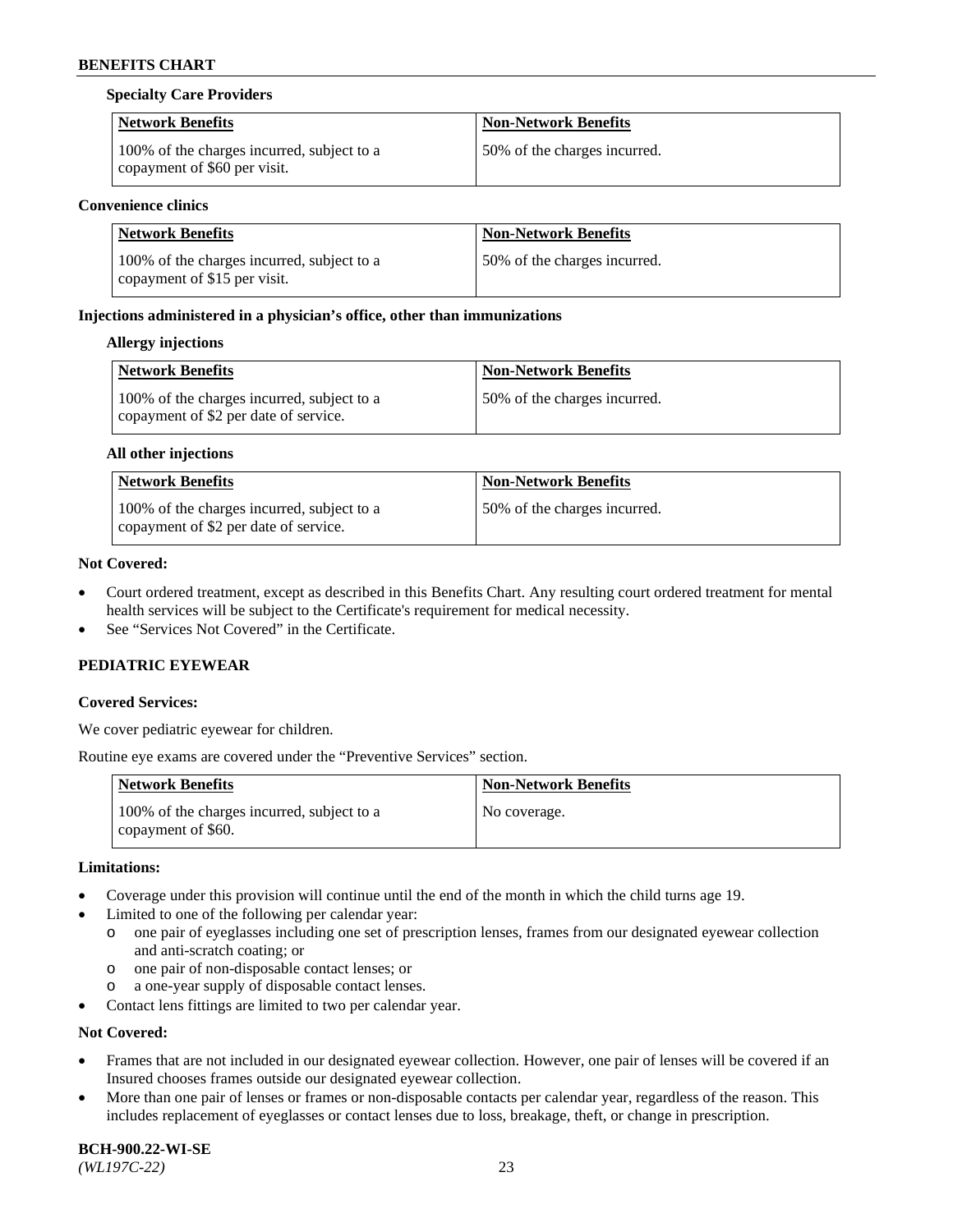- Safety glasses or goggles for sports or vocational reasons.
- Upgrades including, but not limited to, UV protection and no-line multifocal lenses.
- See "Services Not Covered" in the Certificate.

# **PHYSICAL THERAPY, OCCUPATIONAL THERAPY, SPEECH THERAPY AND OTHER SPECIFIED THERAPIES**

### **Covered Services:**

We cover the following physical therapy, occupational therapy and speech therapy services:

- Medically necessary rehabilitative care to correct the effects of illness or injury.
- Habilitative care rendered for congenital, developmental or medical conditions which have significantly limited the successful initiation of normal speech and normal motor development.

Massage therapy which is performed in conjunction with other treatment/modalities by a physical or occupational therapist is part of a prescribed treatment plan and is not billed separately is covered.

We cover services provided in a clinic. To see the benefit level for inpatient hospital or skilled nursing facility services, see benefits under "Inpatient Hospital and Skilled Nursing Facility Services".

### **Rehabilitative care**

### **Primary Care Providers**

| <b>Network Benefits</b>                                                                                                                                                     | <b>Non-Network Benefits</b>                                                                                                   |
|-----------------------------------------------------------------------------------------------------------------------------------------------------------------------------|-------------------------------------------------------------------------------------------------------------------------------|
| 100% of the charges incurred, subject to a<br>copayment of \$30 per visit.<br>Physical, Occupational and Speech Therapy are<br>limited to 20 visits each per calendar year. | 50% of the charges incurred.<br>Physical, Occupational and Speech Therapy are<br>limited to 20 visits each per calendar year. |

## **Specialty Care Providers**

| <b>Network Benefits</b>                                                                                                                                                     | <b>Non-Network Benefits</b>                                                                                                   |
|-----------------------------------------------------------------------------------------------------------------------------------------------------------------------------|-------------------------------------------------------------------------------------------------------------------------------|
| 100% of the charges incurred, subject to a<br>copayment of \$60 per visit.<br>Physical, Occupational and Speech Therapy are<br>limited to 20 visits each per calendar year. | 50% of the charges incurred.<br>Physical, Occupational and Speech Therapy are<br>limited to 20 visits each per calendar year. |

### **In addition to the services provided above, we cover a minimum of:**

- 20 visits per calendar year for pulmonary rehabilitation.
- 36 visits per calendar year for cardiac rehabilitation.
- 30 visits per calendar year for post-cochlear implant aural therapy.
- 20 visits per calendar year for cognitive rehabilitation.

Visit limits by a Primary Care Provider and/or Specialty Care Provider are combined. The maximum number of visits is combined for Network Benefits and Non-Network Benefits.

## **Habilitative services**

### **Primary Care Providers**

| <b>Network Benefits</b>                                                                       | <b>Non-Network Benefits</b>                                                   |
|-----------------------------------------------------------------------------------------------|-------------------------------------------------------------------------------|
| 100% of the charges incurred, subject to a<br>copayment of \$30 per visit.                    | 50% of the charges incurred.<br>Physical, Occupational and Speech Therapy are |
| Physical, Occupational and Speech Therapy are<br>limited to 20 visits each per calendar year. | limited to 20 visits each per calendar year.                                  |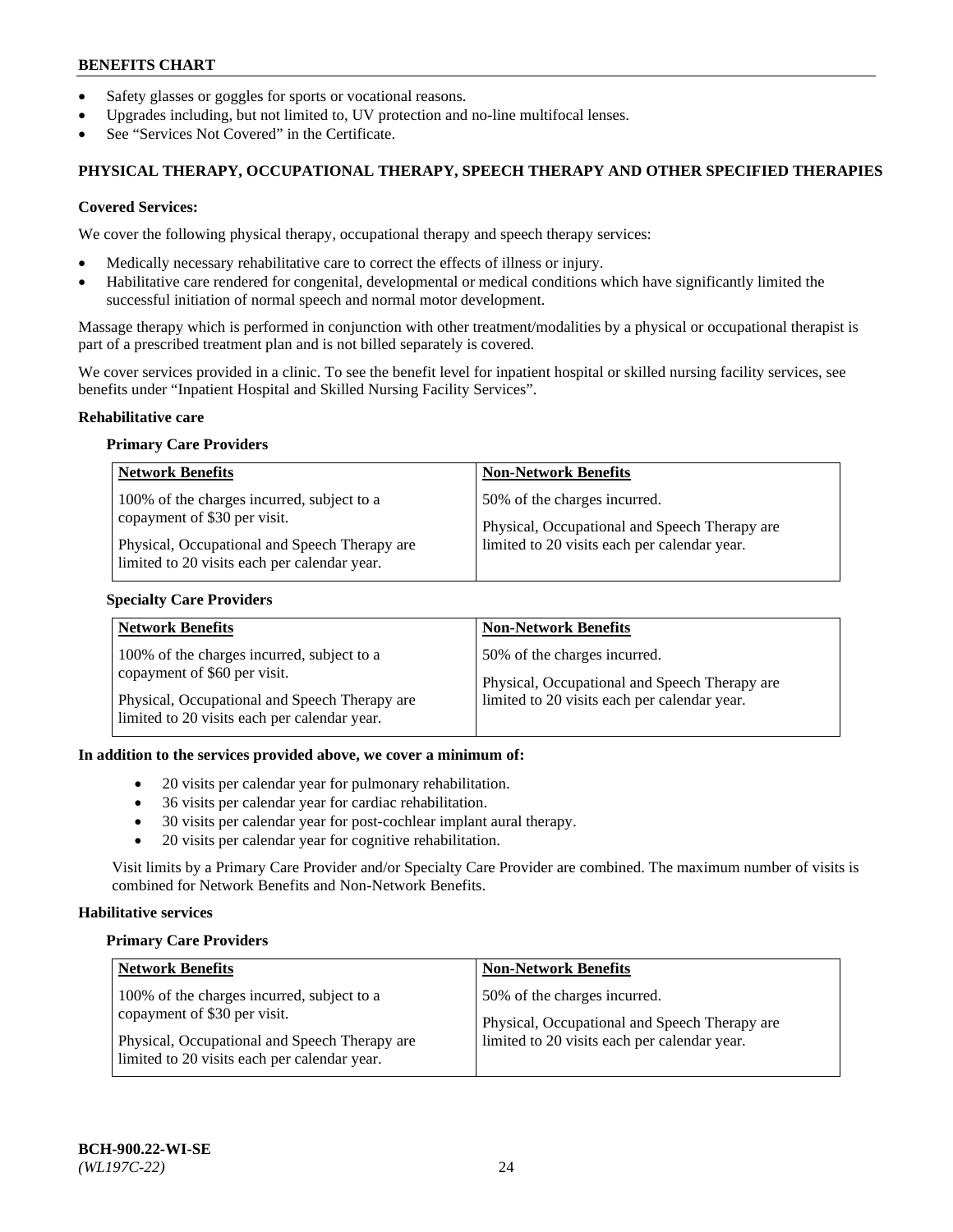# **Specialty Care Providers**

| 50% of the charges incurred.                  |
|-----------------------------------------------|
|                                               |
| Physical, Occupational and Speech Therapy are |
| limited to 20 visits each per calendar year.  |
|                                               |

Visit limits by a Primary Care Provider and/or Specialty Care Provider are combined. The maximum number of visits is combined for Network Benefits and Non-Network Benefits.

### **Not Covered:**

- Massage therapy for the purpose of comfort or convenience of the Insured.
- See "Services Not Covered" in the Certificate.

# **PRE-DIABETES DISEASE MANAGEMENT PROGRAM**

### **Covered Services:**

If you meet criteria for coverage, you may qualify for the Pre-Diabetes Disease Management Program through Omada Health. The program covers group health coaching which focuses on weight loss, exercise, behavior modification and health education at select locations determined by the plan.

| <b>Network Benefits</b>       | <b>Non-Network Benefits</b> |
|-------------------------------|-----------------------------|
| 100% of the charges incurred. | Not applicable.             |

### **Not Covered:**

See "Services Not Covered" in the Certificate.

# **PRESCRIPTION DRUG SERVICES**

### **Covered Services:**

We cover prescription drugs and medications that can be self-administered or are administered in a physician's office.

We will refill a prescription for eye drops covered under this Benefits Chart if the Insured requests a refill and the original prescription specified that additional quantities would be needed, providing the refill request does not exceed the quantities needed, and the following conditions are met:

- If the Insured requests a 30-day refill supply, the request must be made between 22 and 30 days of the later of (a) the original date that the prescription was distributed to the Insured or (b) the date that the most recent refill was distributed to the Insured; or
- If the Insured requests a 90-day refill supply, the request must be made between 67 and 90 days of the later of (a) the original date that the prescription was distributed to the Insured or (b) the date that the most recent refill was distributed to the Insured.

### **For Network Benefits, drugs and medications must be obtained at a Network pharmacy.**

**If a copayment is required, you must pay one copayment for each 31-day supply, or portion thereof.**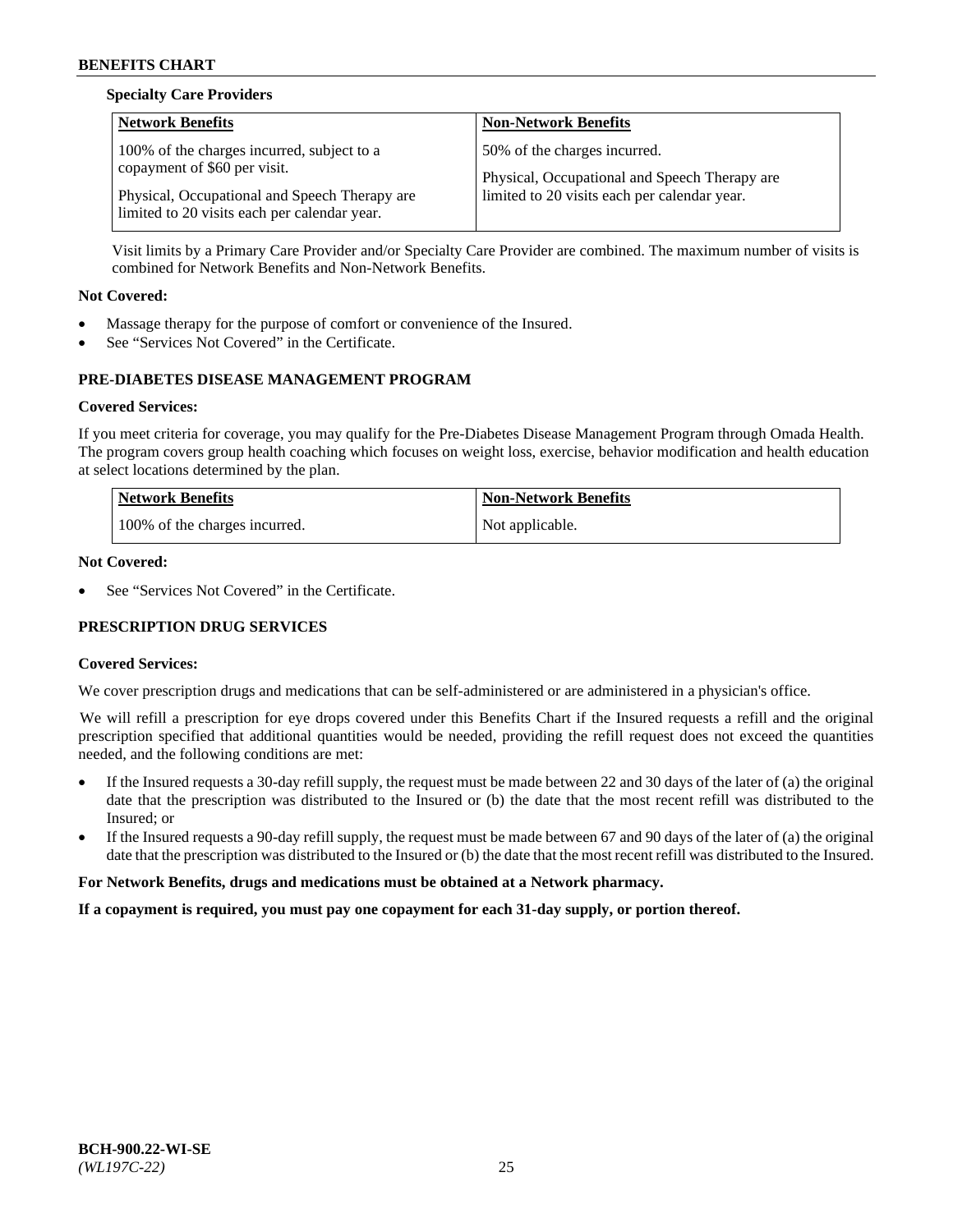# **Outpatient drugs (except as specified below)**

| <b>Network Benefits</b>                                                                                                                                                                                           | <b>Non-Network Benefits</b>  |
|-------------------------------------------------------------------------------------------------------------------------------------------------------------------------------------------------------------------|------------------------------|
| 100% of the charges incurred, subject to a copayment of<br>\$5 for generic low cost formulary drugs and 100% of<br>the charges incurred, subject to a copayment of \$25 for<br>generic high cost formulary drugs. | 50% of the charges incurred. |
| Brand name formulary drugs are covered at 100% of the<br>charges incurred, subject to a copayment of \$60.                                                                                                        |                              |
| In no event will your cost for a formulary insulin drug<br>exceed \$25.                                                                                                                                           |                              |
| Non-formulary drugs are covered at 100% of the<br>charges incurred, subject to a copayment of \$150.                                                                                                              |                              |

**Oral chemotherapy drugs** are included on the specialty drug list. However, you pay the applicable outpatient drug copayment. As required by Wisconsin law, your maximum copayment will not be more than \$100 per prescription for a 31-day supply.

## **Mail order drugs**

| <b>Network Benefits</b>                                                                                                                                                                                                                                 | <b>Non-Network Benefits</b>                                                                                                |
|---------------------------------------------------------------------------------------------------------------------------------------------------------------------------------------------------------------------------------------------------------|----------------------------------------------------------------------------------------------------------------------------|
| For your convenience, you may also get up to a<br>93-day supply of outpatient prescription drugs that<br>can be self-administered through the designated mail<br>order service.<br>Specialty drugs are not available through the mail<br>order service. | Mail order drugs are only available through the<br>designated mail order service.<br>See Network Mail Order Drugs Benefit. |

## **Specialty drugs which are self-administered**

| <b>Network Benefits</b>                                                                                              | <b>Non-Network Benefits</b> |
|----------------------------------------------------------------------------------------------------------------------|-----------------------------|
| 100% of the charges incurred, subject to a<br>copayment of \$500.                                                    | No coverage.                |
| Specialty drugs are limited to drugs on the<br>specialty drug list and must be obtained from a<br>designated vendor. |                             |

In order for the plan to better manage available manufacturer-funded copayment assistance, copayments for certain specialty medications may vary and be set to approximate the maximum of any available manufacturer-funded copayment assistance programs. However, in no case will true out-of-pocket costs to the Insured be greater than the maximum copayment/coinsurance shown in this Benefits Chart. Manufacturer-funded copayment assistance received by an Insured will not apply to the Insured's annual deductible or out-of-pocket limit.

**Oral chemotherapy drugs** are included on the specialty drug list. However, you pay the applicable outpatient drug copayment. As required by Wisconsin law, your maximum copayment will not be more than \$100 per prescription for a 31-day supply.

## **Tobacco cessation drugs. All FDA approved tobacco cessation drugs are covered.**

| Network Benefits              | Non-Network Benefits         |
|-------------------------------|------------------------------|
| 100% of the charges incurred. | 50% of the charges incurred. |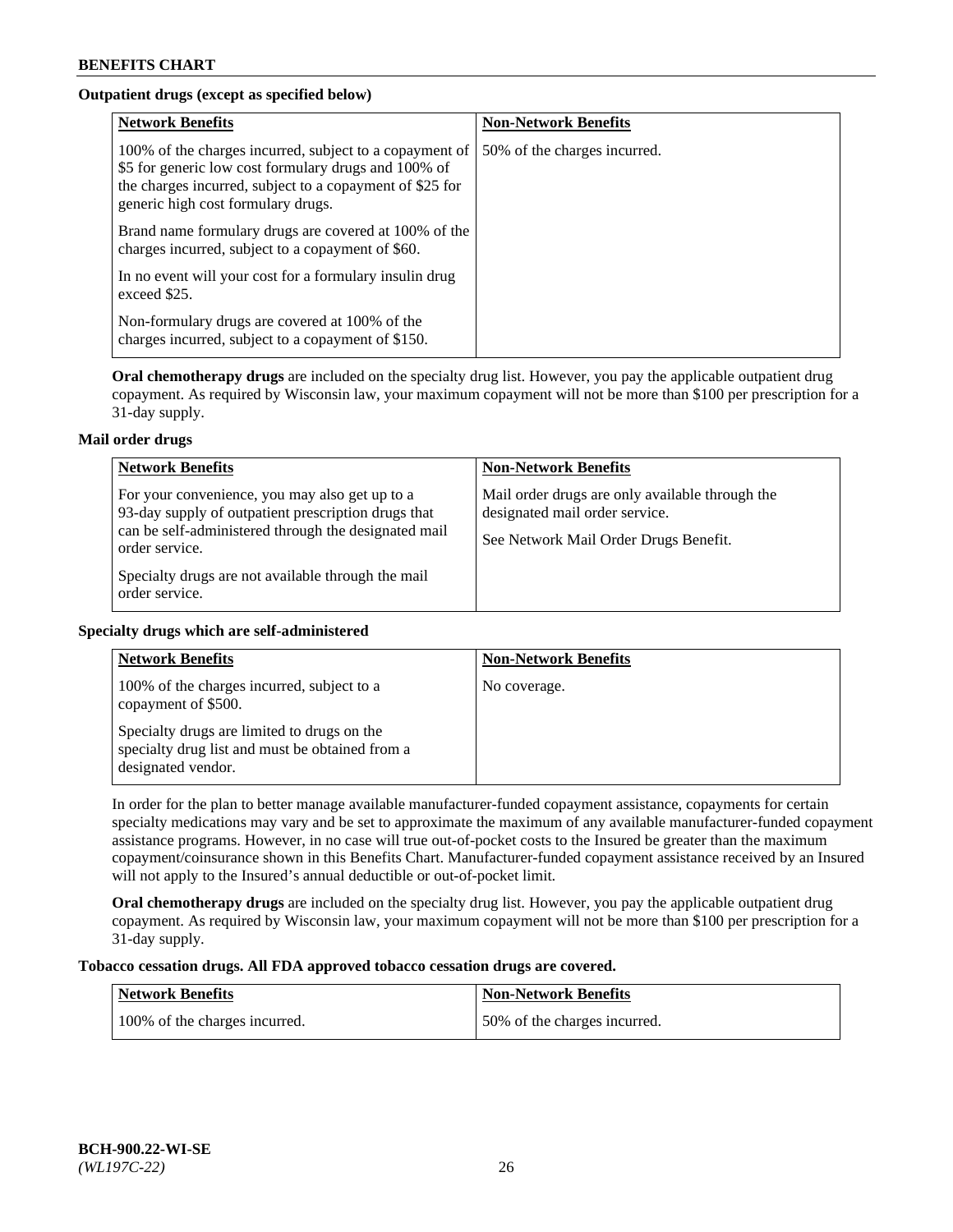## **Contraceptive drugs**

| <b>Network Benefits</b>                                                                                                          | <b>Non-Network Benefits</b>  |
|----------------------------------------------------------------------------------------------------------------------------------|------------------------------|
| 100% of the charges incurred for formulary drugs.                                                                                | 50% of the charges incurred. |
| If a physician requests that a non-formulary<br>contraceptive drug be dispensed as written, the drug<br>will be covered at 100%. |                              |

**ACA preventive medications.** We cover preventive medications currently recommended by USPSTF with an A or B rating if they are prescribed by your medical provider and they are listed on our Commercial ACA Preventive Drug List. Preventive medications are subject to periodic review and modification. Changes would be effective in accordance with the federal rules and reflected in our current medical coverage criteria for preventive care services.

| <b>Network Benefits</b>       | <b>Non-Network Benefits</b>  |
|-------------------------------|------------------------------|
| 100% of the charges incurred. | 50% of the charges incurred. |

### **Limitations:**

- Certain drugs may require prior authorization as indicated on the formulary. HealthPartners may require prior authorization for the drug and also the site where the drug will be provided. Certain drugs are subject to our utilization review process and quantity limits.
- Certain non-formulary drugs require prior authorization. In addition, certain drugs may be subject to any quantity limits applied as part of our trial program. The trial drug program applies to new prescriptions for certain drugs which have high toxicity, low tolerance, high costs and/or high potential for waste. Trial drugs are indicated on the formulary and/or the specialty drug list. Your first fill of a trial drug may be limited to less than a month supply. If the drug is well tolerated and effective, you will receive the remainder of your first month supply.
- If an Insured requests a brand name drug when there is a generic equivalent, the brand name drug will be covered up to the charge that would apply to the generic drug, minus any required copayment. If a physician requests that a brand name drug be dispensed as written, the drug will be paid at the non-formulary benefit.
- We may require insureds to try over-the-counter (OTC) drug alternatives before approving more costly formulary prescription drugs.
- Unless otherwise specified in the "Prescription Drug Services" section, you may receive up to a 31-day supply per prescription.
- A 93-day supply will be covered and dispensed only at pharmacies that participate in our extended day supply program.
- New prescriptions to treat certain chronic conditions are limited to a 31-day supply.
- No more than a 31-day supply of specialty drugs will be covered and dispensed at a time, unless it is a manufacturer supplied drug that cannot be split that supplies the insured with more than a 31-day supply.

**Not Covered:**Replacement of prescription drugs, medications, equipment and supplies due to loss, damage or theft.

- Nonprescription (over-the-counter) drugs or medications, including, but not limited to, vitamins, supplements, homeopathic remedies, and non-FDA approved drugs, unless listed on the formulary and prescribed by a physician or legally authorized health care provider under applicable state and federal law. This exclusion does not include over-thecounter contraceptives for women as allowed under the Affordable Care Act when the Insured obtains a prescription for the item. In addition, if the Insured obtains a prescription, this exclusion does not include aspirin to prevent cardiovascular disease for men and women of certain ages; folic acid supplements for women who may become pregnant; fluoride chemoprevention supplements for children without fluoride in their water source; and iron supplements for children ages 6-12 months who are at risk for anemia.
- All drugs for the treatment of sexual dysfunction.
- All drugs for the treatment of growth deficiency.
- Fertility drugs.
- Medical cannabis.
- Drugs on the Excluded Drug List. The Excluded Drug List includes select drugs within a therapy class that are not eligible for coverage. This includes drugs that may be excluded for certain indications. The Excluded Drug List is available at [healthpartners.com.](http://www.healthpartners.com/)
- Drugs that are newly approved by the FDA until they are reviewed and approved by HealthPartners Pharmacy and Therapeutics Committee.

**BCH-900.22-WI-SE**  *(WL197C-22)* 27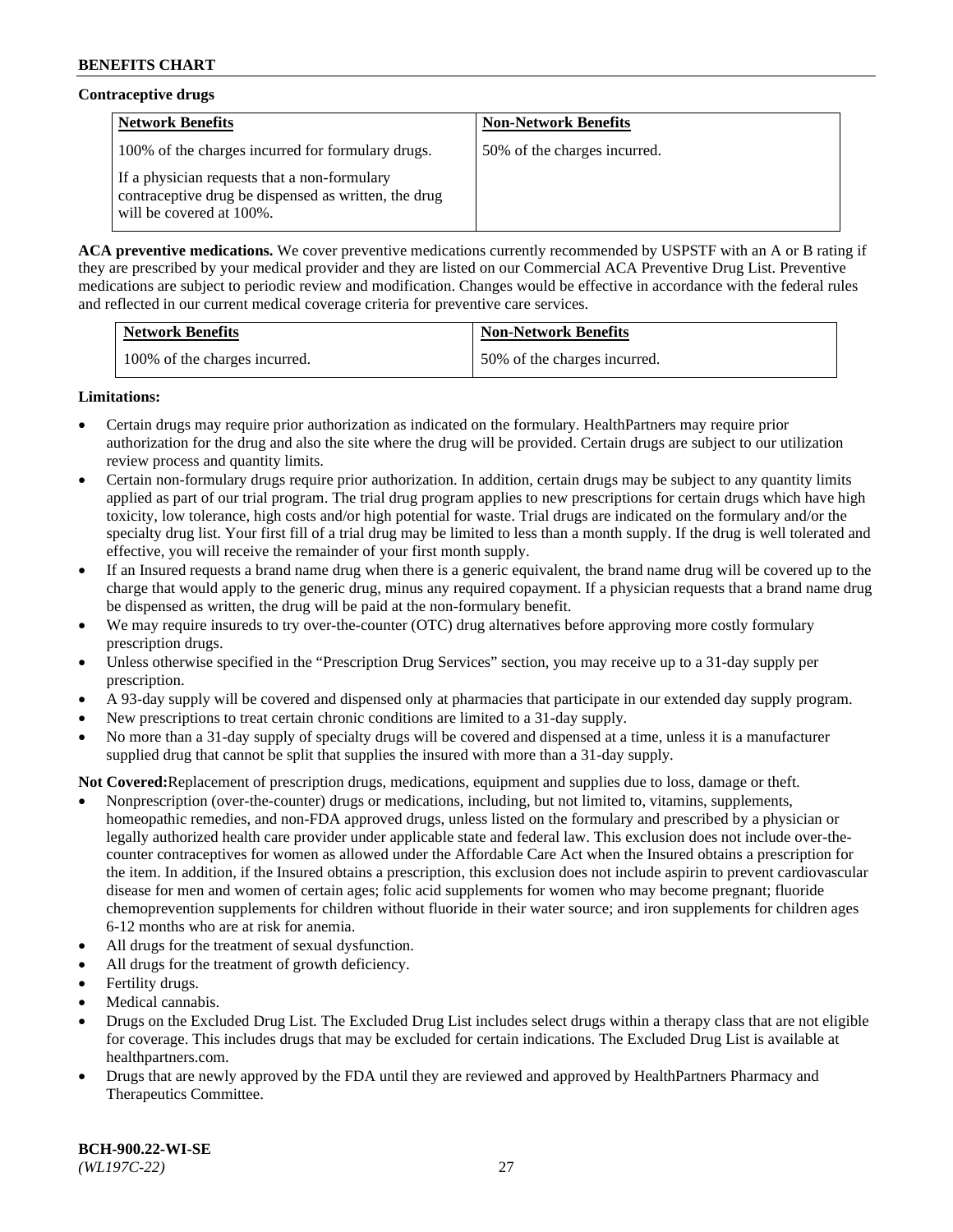- Medical devices approved by the FDA will not be covered under the "Prescription Drug Services" section unless they are on our formulary. Covered medical devices are generally submitted and reimbursed under your medical benefits.
- See "Services Not Covered" in the Certificate.

## **PREVENTIVE SERVICES**

### **Applicable Definitions:**

**Routine Preventive Services** are routine health care services that include screenings, check-ups and counseling to prevent illness, disease or other health problems before symptoms occur.

**Diagnostic Services** are services to help a provider understand your symptoms, diagnose illness and decide what treatment may be needed. They may be the same services that are listed as preventive services, but they are being used as diagnostic services. Your provider will determine if these services are preventive or diagnostic. These services are not preventive if received as part of a visit to diagnose, manage or maintain an acute or chronic medical condition, illness or injury. When that occurs, unless otherwise indicated below, standard deductibles, copayments or coinsurance apply.

### **Covered Services:**

We cover preventive services that meet any of the requirements under the Affordable Care Act (ACA) shown in the bulleted items below. These preventive services are covered at 100% under the Network Benefits with no deductible, copayments or coinsurance. (If a preventive service is not required by the ACA and it is covered at a lower benefit level, it will be specified below.) Preventive benefits mandated under the ACA are subject to periodic review and modification. Changes would be effective in accordance with the federal rules. Preventive services mandated by the ACA include:

- Evidence-based items or services that have in effect a rating of A or B in the current recommendations of the United States Preventive Services Task Force with respect to the individual;
- Immunizations for routine use in children, adolescents, and adults that have in effect a recommendation from the Advisory Committee on Immunization Practices of the Centers for Disease Control and Prevention with respect to the individual;
- With respect to infants, children, and adolescents, evidence-informed preventive care and screenings provided for in comprehensive guidelines supported by the Health Resources and Services Administration; and
- With respect to women, preventive care and screenings provided for in comprehensive guidelines supported by the Health Resources and Services Administration.

Covered services are based on established medical policies, which are subject to periodic review and modification by the medical or dental directors. These medical policies (medical coverage criteria) are available by calling Member Services, or logging on to your "*my*HealthPartners" account at [healthpartners.com.](https://www.healthpartners.com/hp/index.html)

## **ACA and state mandated preventive services are covered as follows:**

**Routine health exams and periodic health assessments.** A physician or health care provider will counsel you as to how often health assessments are needed based on age, sex and health status. This includes screening and counseling for tobacco cessation and all FDA approved tobacco cessation medications including over-the-counter drugs (as shown in the Prescription Drug Services section).

| <b>Network Benefits</b>       | Non-Network Benefits         |
|-------------------------------|------------------------------|
| 100% of the charges incurred. | 50% of the charges incurred. |

**Child health supervision services.** This includes pediatric preventive services such as newborn screenings, appropriate immunizations, developmental assessments and laboratory services appropriate to the age of the child from birth to 72 months and appropriate immunizations to age 18.

| Network Benefits              | <b>Non-Network Benefits</b>  |
|-------------------------------|------------------------------|
| 100% of the charges incurred. | 50% of the charges incurred. |

## **Routine prenatal care and exams**

| Network Benefits              | <b>Non-Network Benefits</b>  |
|-------------------------------|------------------------------|
| 100% of the charges incurred. | 50% of the charges incurred. |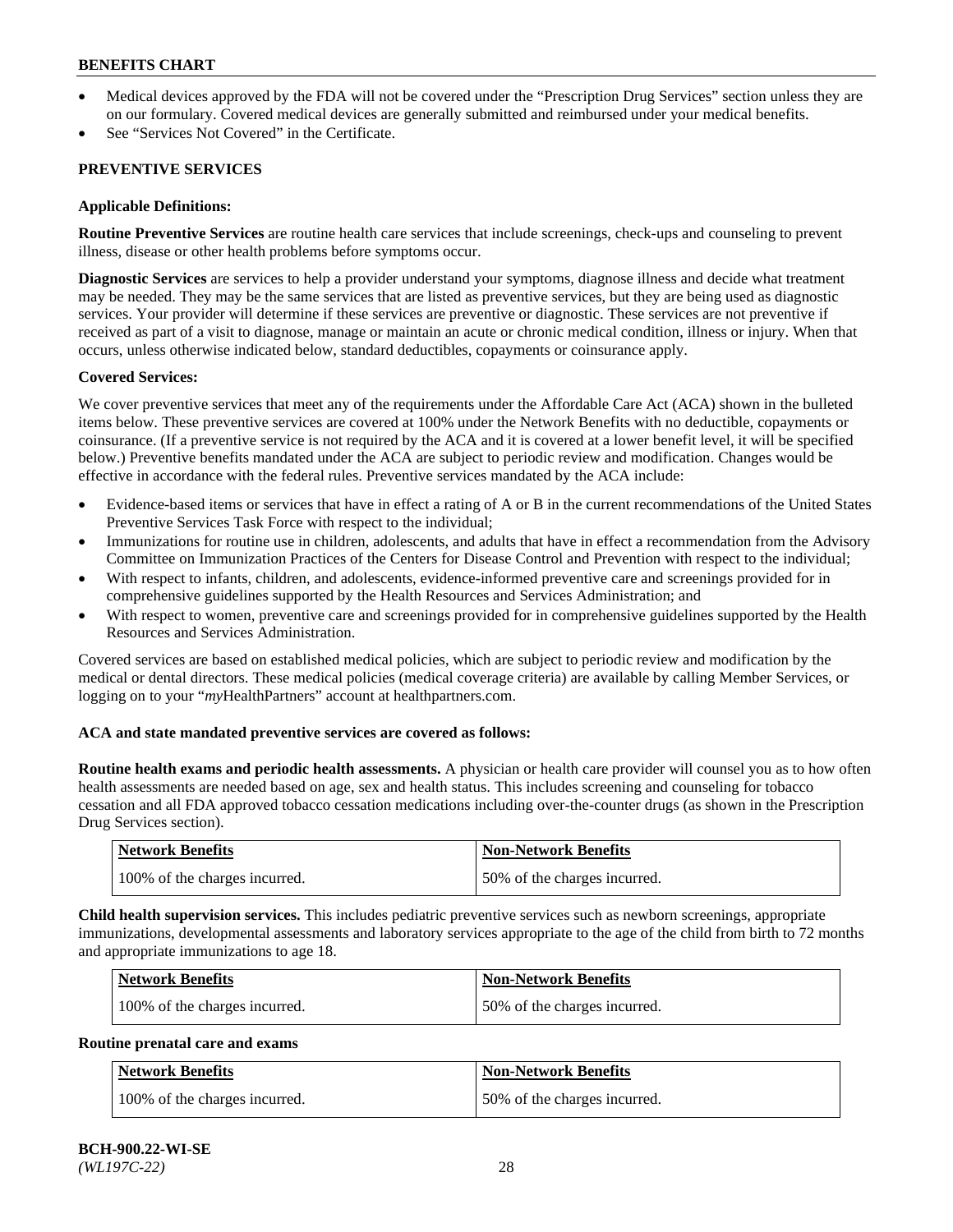**Routine postnatal care.** This includes health exams, assessments, education and counseling relating to the period immediately after childbirth.

| Network Benefits              | <b>Non-Network Benefits</b>  |
|-------------------------------|------------------------------|
| 100% of the charges incurred. | 50% of the charges incurred. |

**Routine screening procedures for cancer.** This includes colorectal screening and other cancer screenings recommended by the USPSTF with an A or B rating. Women's preventive health services below describe additional routine screening procedures for cancer.

| <b>Network Benefits</b>       | <b>Non-Network Benefits</b>  |
|-------------------------------|------------------------------|
| 100% of the charges incurred. | 50% of the charges incurred. |

**Professional voluntary family planning services.** This includes services to prevent or delay a pregnancy, including counseling and education. Services must be provided by a licensed provider.

| <b>Network Benefits</b>       | <b>Non-Network Benefits</b>  |
|-------------------------------|------------------------------|
| 100% of the charges incurred. | 50% of the charges incurred. |

### **Adult immunizations**

| <b>Network Benefits</b>       | <b>Non-Network Benefits</b>  |
|-------------------------------|------------------------------|
| 100% of the charges incurred. | 50% of the charges incurred. |

**Women's preventive health services.** This includes mammograms, screenings for cervical cancer (pap smears), breast pumps, human papillomavirus (HPV) testing, counseling for sexually transmitted infections, counseling and screening for human immunodeficiency virus (HIV), and all FDA approved contraceptive methods as prescribed by a doctor, sterilization procedures, education and counseling (see the Prescription Drug Services section for coverage of oral contraceptive drugs). We also provide genetic screening for BRCA if someone in your family has the gene or you have a diagnosis of cancer.

The U.S. Preventive Services Task Force (USPSTF) recommends screening mammography, with or without clinical breast examination (CBE), every 1-2 years for women aged 40 and older. For women age 50 and older, we cover an annual mammogram.

| <b>Network Benefits</b>       | <b>Non-Network Benefits</b>  |
|-------------------------------|------------------------------|
| 100% of the charges incurred. | 50% of the charges incurred. |

**Obesity screening and management.** We cover obesity screening and counseling for all ages during a routine preventive care exam. If you are age 18 or older and have a body mass index of 30 or more, we also cover intensive obesity management to help you lose weight. Your primary care doctor can coordinate these services.

| <b>Network Benefits</b>       | <b>Non-Network Benefits</b>  |
|-------------------------------|------------------------------|
| 100% of the charges incurred. | 50% of the charges incurred. |

**In addition to any ACA or state mandated preventive services referenced above, we cover the following eligible services:**

### **Routine eye and hearing exams**

| Network Benefits              | <b>Non-Network Benefits</b>  |
|-------------------------------|------------------------------|
| 100% of the charges incurred. | 50% of the charges incurred. |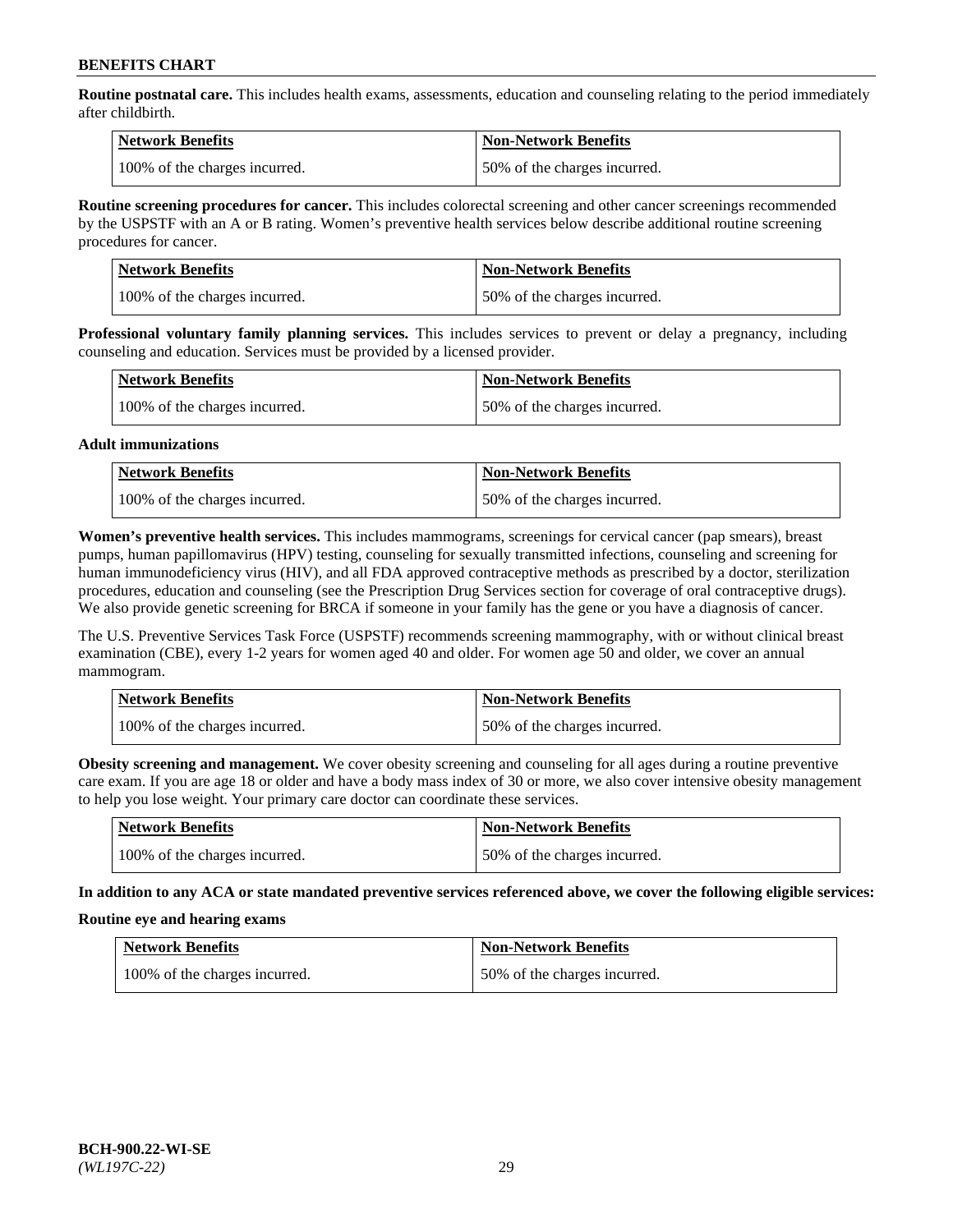**Ovarian cancer surveillance test for women who are at risk.** "At risk for ovarian cancer" means (1) having a family history that includes any of the following: one or more first-degree or second-degree relatives with ovarian cancer, clusters of female relatives with breast cancer or nonpolyposis colorectal cancer; or (2) testing positive for BRCA1 or BRCA2 mutations. "Surveillance test for ovarian cancer" means annual screening using CA-125 serum tumor marker testing, transvaginal ultrasound, pelvic examination or other proven ovarian screening tests currently being evaluated by the federal Food and Drug Administration or by the National Cancer Institute.

| Coverage level is same as corresponding Network<br>Coverage level is same as corresponding Non-Network<br>Benefits, depending on type of service provided, such<br>Benefits, depending on type of service provided, such<br>as Diagnostic Imaging Services, Laboratory Services<br>as Diagnostic Imaging Services, Laboratory Services<br>or Office Visits for Illness or Injury, or Preventive<br>or Office Visits for Illness or Injury, or Preventive<br>Services.<br>Services. |  |
|------------------------------------------------------------------------------------------------------------------------------------------------------------------------------------------------------------------------------------------------------------------------------------------------------------------------------------------------------------------------------------------------------------------------------------------------------------------------------------|--|

**Limitations:**Services are not preventive if received as part of a visit to diagnose, manage or maintain an acute or chronic medical condition, illness or injury. When that occurs, unless otherwise indicated above, standard deductibles, copayments or coinsurance apply.

## **Not Covered:**

See "Services Not Covered" in the Certificate.

## **TELEHEALTH/TELEMEDICINE SERVICES**

### **Definitions:**

**Telehealth, Telemedicine, or Virtual Care.** This is a means of communication between a health care professional and a patient. This includes the use of secure electronic information, imaging, and communication technologies, including:

- interactive audio or audio-video
- interactive audio with store-and-forward technology
- chat-based and email-based systems
- physician-to-physician consultation
- patient education
- data transmission
- data interpretation
- digital diagnostics (algorithm-enabled diagnostic support)
- digital therapeutics (the use of personal health devices and sensors, either alone or in combination with conventional drug therapies, for disease prevention and management)

Services can be delivered:

Synchronously: the patient and health care professional are engaging with one another at the same time; or Asynchronously: the patient and health care professional engage with each other at different points in time.

**Telephone Visits.** Live, synchronous, interactive encounters over the telephone between a patient and a healthcare provider.

**E-visit or chat-based visits.** Asynchronous online or mobile app encounters to discuss a patient's personal health information, vital signs, and other physiologic data or diagnostic images. The healthcare provider reviews and delivers a consultation, diagnosis, prescription or treatment plan after reviewing the patient's visit information.

**Virtuwell<sup>®</sup>.** This is an online service for you to receive a diagnosis and treatment for certain conditions, such as a cold, flu, ear pain and sinus infections. You may access the Virtuwell website at [virtuwell.com.](https://www.virtuwell.com/)

**Video Visits.** Live, synchronous, interactive encounters using secure web-based video between a patient and a healthcare provider.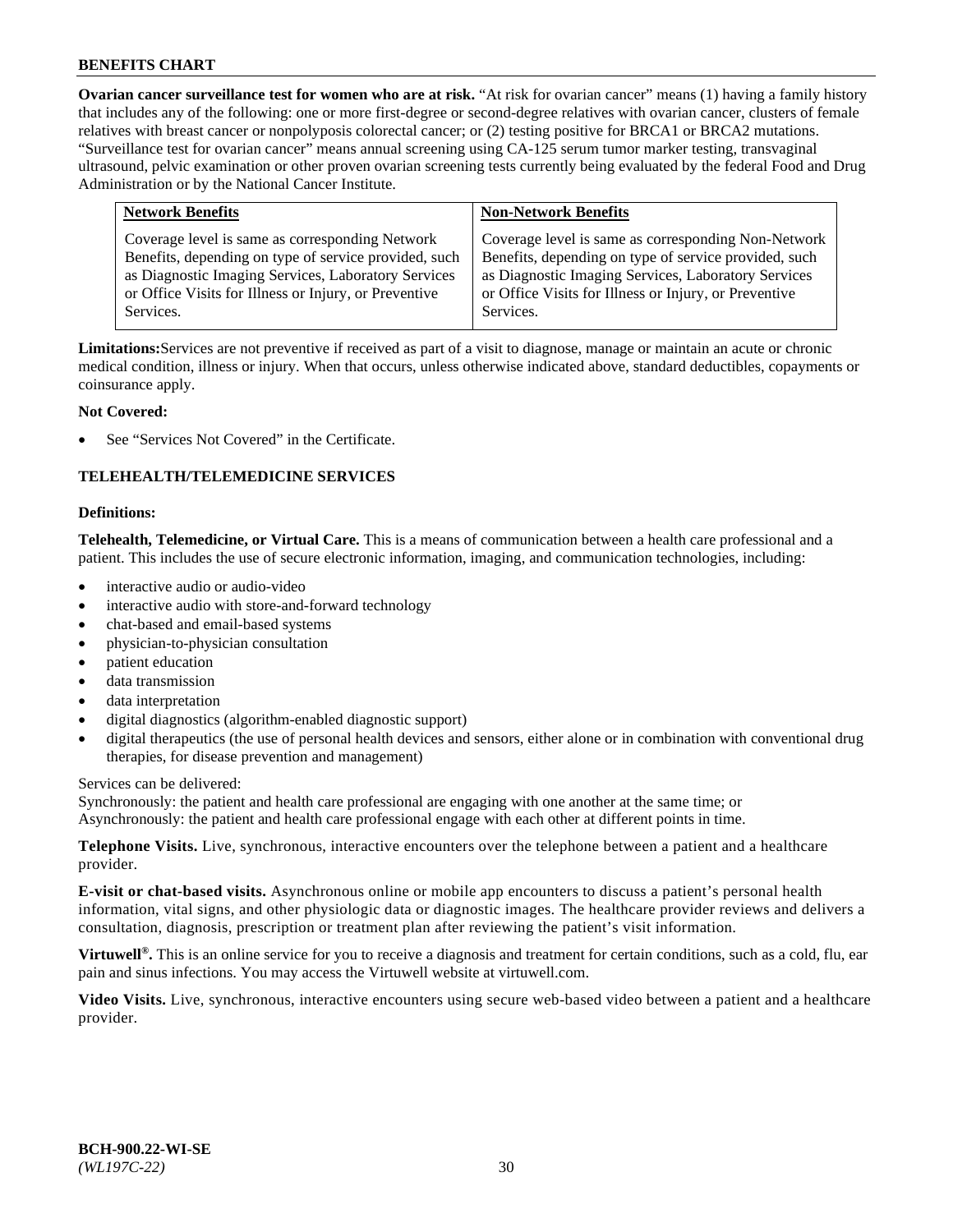## **Covered Services:**

The Plan covers the following methods of receiving care for services that would be eligible under the Plan if the service were provided in person.

### **Scheduled telephone visits**

| <b>Network Benefits</b>                                                    | <b>Non-Network Benefits</b>  |
|----------------------------------------------------------------------------|------------------------------|
| 100% of the charges incurred, subject to a<br>copayment of \$15 per visit. | 50% of the charges incurred. |

### **E-visits**

### **Access to online care through Virtuwell at [virtuwell.com](https://www.virtuwell.com/)**

| Network Benefits              | <b>Non-Network Benefits</b> |
|-------------------------------|-----------------------------|
| 100% of the charges incurred. | Not applicable.             |

### **All other E-visits**

| <b>Network Benefits</b>                                                    | <b>Non-Network Benefits</b>   |
|----------------------------------------------------------------------------|-------------------------------|
| 100% of the charges incurred, subject to a<br>copayment of \$15 per visit. | 150% of the charges incurred. |

### **Video visits**

| <b>Network Benefits</b>                                      | <b>Non-Network Benefits</b>                            |
|--------------------------------------------------------------|--------------------------------------------------------|
| Coverage level is same as corresponding Network              | Coverage level is same as corresponding Non-           |
| Benefits, depending on type of service provided, such as     | Network Benefits, depending on type of service         |
| Office Visits for Illness or Injury, Inpatient or Outpatient | provided, such as Office Visits for Illness or Injury, |
| Hospital Services.                                           | Inpatient or Outpatient Hospital Services.             |

### **Not Covered:**

See "Services Not Covered" in the Certificate.

## **TRANSPLANT SERVICES**

### **Applicable Definitions:**

**Autologous.** This is when the source of cells is from the individual's own marrow or stem cells.

**Allogeneic.** This is when the source of cells is from a related or unrelated donor's marrow or stem cells.

**Allogeneic Bone Marrow Transplant.** This is when the bone marrow is harvested from the related or unrelated donor and stored. The patient undergoes treatment which includes tumor ablation with high-dose chemotherapy and/or radiation. The bone marrow is reinfused (transplanted).

**Autologous Bone Marrow Transplant.** This is when the bone marrow is harvested from the individual and stored. The patient undergoes treatment which includes tumor ablation with high-dose chemotherapy and/or radiation. The bone marrow is reinfused (transplanted).

**Autologous/Allogeneic Stem Cell Support.** This is a treatment process that includes stem cell harvest from either bone marrow or peripheral blood, tumor ablation with high-dose chemotherapy and/or radiation, stem cell reinfusion, and related care. Autologous/allogeneic bone marrow transplantation and high dose chemotherapy with peripheral stem cell rescue/support are considered to be autologous/allogeneic stem cell support.

**Designated Transplant Center.** This is any health care provider, group or association of health care providers designated by us to provide services, supplies or drugs for specified transplants for our Insureds.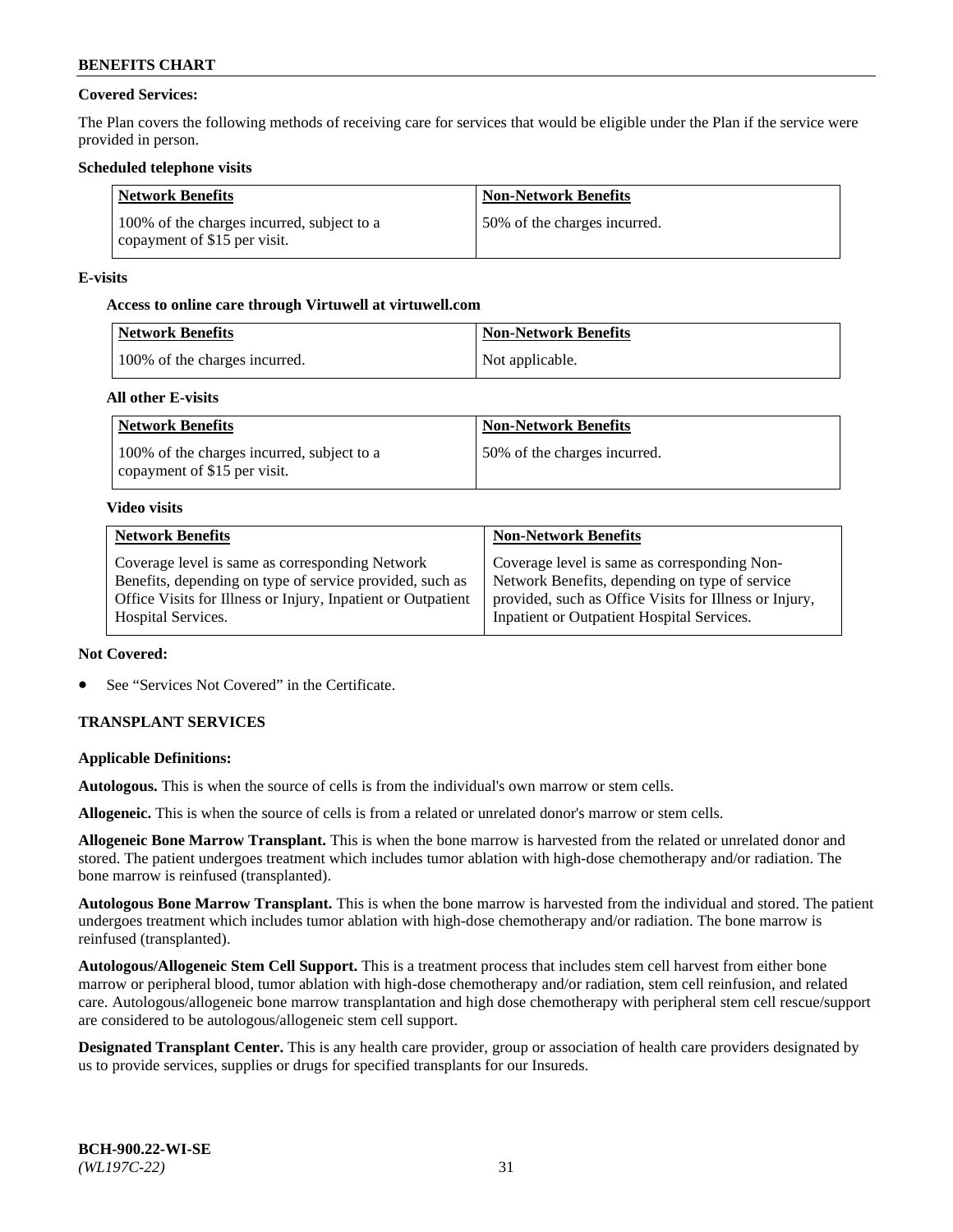**Transplant Services.** This is transplantation (including retransplants) of the human organs or tissue listed below, including all related post-surgical treatment, follow-up care and drugs and multiple transplants for a related cause. Transplant services do not include other organ or tissue transplants or surgical implantation of mechanical devices functioning as a human organ, except surgical implantation of an FDA approved Ventricular Assist Device (VAD) or total artificial heart, functioning as a temporary bridge to heart transplantation.

Prior authorization is required prior to consultation to support coordination of care and benefits.

## **Covered Services:**

We cover eligible transplant services (as defined above) while you are covered under the Certificate. Transplants that will be considered for coverage are limited to the following:

- Kidney transplants for end-stage disease.
- Cornea transplants for end-stage disease.
- Heart transplants for end-stage disease.
- Lung transplants or heart/lung transplants for: (1) primary pulmonary hypertension; (2) Eisenmenger's syndrome; (3) endstage pulmonary fibrosis; (4) alpha 1 antitrypsin disease; (5) cystic fibrosis; and (6) emphysema.
- Liver transplants for: (1) biliary atresia in children; (2) primary biliary cirrhosis; (3) post-acute viral infection (including hepatitis A, hepatitis B antigen e negative and hepatitis C) causing acute atrophy or post-necrotic cirrhosis; (4) primary sclerosing cholangitis; (5) alcoholic cirrhosis; and (6) hepatocellular carcinoma.
- Allogeneic bone marrow transplants or peripheral stem cell support associated with high dose chemotherapy for: (1) acute myelogenous leukemia; (2) acute lymphocytic leukemia; (3) chronic myelogenous leukemia; (4) severe combined immunodeficiency disease; (5) Wiskott-Aldrich syndrome; (6) aplastic anemia; (7) sickle cell anemia; (8) non-relapsed or relapsed non-Hodgkin's lymphoma; (9) multiple myeloma; and (10) testicular cancer.
- Autologous bone marrow transplants or peripheral stem cell support associated with high-dose chemotherapy for: (1) acute leukemias; (2) non-Hodgkin's lymphoma; (3) Hodgkin's disease; (4) Burkitt's lymphoma; (5) neuroblastoma; (6) multiple myeloma; (7) chronic myelogenous leukemia; and (8) non-relapsed non-Hodgkin's lymphoma.
- Pancreas transplants for simultaneous pancreas-kidney transplants for diabetes, pancreas after kidney, living related segmental simultaneous pancreas kidney transplantation and pancreas transplant alone.

To receive Network Benefits, charges for transplant services must be incurred at a Designated Transplant Center.

The transplant-related treatment provided, including expenses incurred for directly related donor services, shall be subject to and in accordance with the provisions, limitations, maximums and other terms of the Certificate.

Medical and hospital expenses of the donor are covered only when the recipient is an Insured and the transplant and directly related donor expenses have been prior authorized for coverage. Treatment of medical complications that may occur to the donor are not covered. Donors are not considered Insureds, and are therefore not eligible for the rights afforded to Insureds under the Certificate.

The list of eligible transplant services and coverage determinations are based on established medical policies, which are subject to periodic review and modification by the medical director.

| <b>Network Benefits</b>                          | <b>Non-Network Benefits</b>                          |
|--------------------------------------------------|------------------------------------------------------|
| See Network Inpatient Hospital Services Benefit. | See Non-Network Inpatient Hospital Services Benefit. |

**Kidney disease treatment.** We cover services for kidney disease treatment, including dialysis, transplantation and donor related services. Donor related expenses are covered as described above.

| <b>Network Benefits</b>                               | <b>Non-Network Benefits</b>                           |
|-------------------------------------------------------|-------------------------------------------------------|
| Coverage level is same as corresponding Network       | Coverage level is same as corresponding Non-Network   |
| Benefits, depending on type of service provided, such | Benefits, depending on type of service provided, such |
| as Office Visits for Illness or Injury, Inpatient or  | as Office Visits for Illness or Injury, Inpatient or  |
| <b>Outpatient Hospital Services.</b>                  | <b>Outpatient Hospital Services.</b>                  |